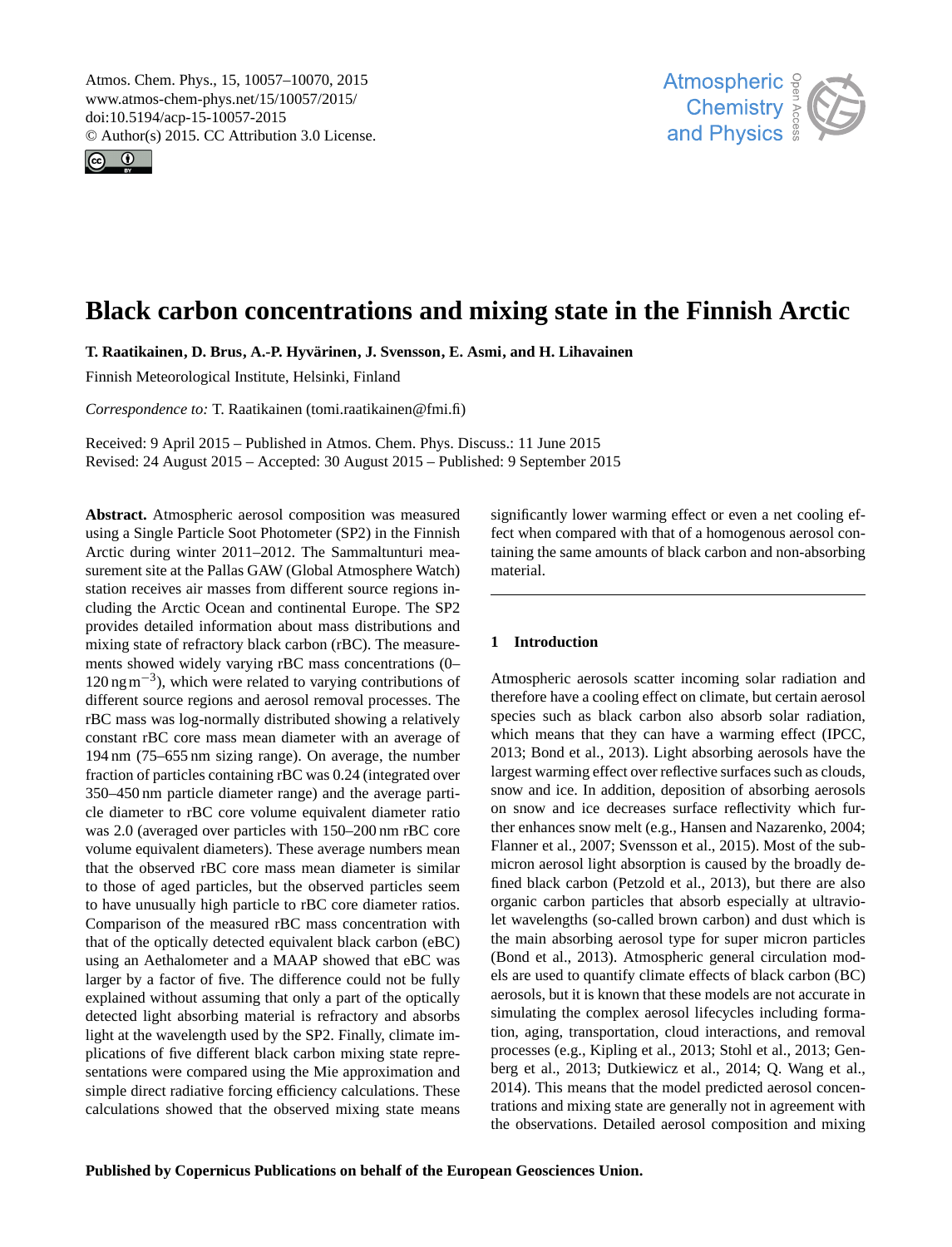state measurements are therefore needed to assess model accuracies and to improve model parameterizations [\(Redding](#page-12-1)[ton et al.,](#page-12-1) [2013;](#page-12-1) [Schwarz et al.,](#page-12-2) [2013;](#page-12-2) [Samset et al.,](#page-12-3) [2014;](#page-12-3) [X.](#page-13-3) [Wang et al.,](#page-13-3) [2014\)](#page-13-3).

Aerosol interactions with radiation and water vapor depend on the mixing state of the absorbing material (e.g., [Adachi et al.,](#page-10-1) [2010;](#page-10-1) [Cappa et al.,](#page-10-2) [2012\)](#page-10-2). For example, the absorbing material can be distributed so that a large fraction of particles contains small amounts of absorbing material or vice versa. From the optical point of view, an aerosol population is externally mixed when not all particles are absorbing and internally mixed when all particles are absorbing. Individual absorbing particles have a wide range of structures starting from small spherules which form chain-like aggregates and usually end up being densely packed clusters mixed with non-absorbing material (e.g. [Bond et al.,](#page-10-0) [2013\)](#page-10-0). Typical radiative transfer models describe these as bare or coated black carbon particles or a homogenous mixture of black carbon and non-absorbing compounds. For the unit mass of an absorbing material, internally mixed coated particles absorb more than externally mixed bare particles due to the increased effective cross-sectional area (e.g., [Schwarz](#page-12-4) [et al.,](#page-12-4) [2008b\)](#page-12-4). In addition, aerosol interactions with water vapor, which are important for optical properties of droplets and clouds as well as for wet removal processes, depend on the mixing state (e.g., [Zhang et al.,](#page-13-4) [2008;](#page-13-4) [Liu et al.,](#page-12-5) [2013\)](#page-12-5). For example, the capability of the initially hydrophobic black carbon particle to act as a cloud condensation nuclei (CCN) increases when coated or mixed with material that is hygroscopic.

There are several instruments for measuring black carbon mass concentrations, but few instruments are able to give any information about the mixing state. The Single Particle Soot Photometer or briefly SP2 [\(Stephens et al.,](#page-13-5) [2003;](#page-13-5) [Schwarz](#page-12-6) [et al.,](#page-12-6) [2006;](#page-12-6) [Moteki et al.,](#page-12-7) [2007\)](#page-12-7) is probably the most versatile and widely used instrument for measuring mass distributions and mixing state of refractory black carbon (rBC). Refractory black carbon is the fraction of the absorbing carbonaceous material that has a boiling point close to 4000 K and emits visible light when heated to that temperature [\(Pet](#page-12-0)[zold et al.,](#page-12-0) [2013;](#page-12-0) [Lack et al.,](#page-11-6) [2014\)](#page-11-6).

Long-term measurements of elemental carbon by optical and thermal–optical methods show that concentrations have been decreasing in the Finnish Arctic during the last 4 decades due to the decreased emissions [\(Dutkiewicz et al.,](#page-11-5) [2014\)](#page-11-5). On the annual scale, the highest concentrations are seen during winter and early spring [\(Hyvärinen et al.,](#page-11-7) [2011;](#page-11-7) [Dutkiewicz et al.,](#page-11-5) [2014\)](#page-11-5). At that time air masses are typically stable with low boundary layer heights, which allows the accumulation of aerosol pollution. Also, winter is the season when domestic heating by burning wood produces largest black carbon emissions. A modeling study by [Stohl](#page-13-1) [et al.](#page-13-1) [\(2013\)](#page-13-1) showed that the majority of the observed black carbon is from domestic combustion, but industrial sources and long-range transport also have a significant effect. Al-

# **10058 T. Raatikainen et al.: Black carbon in the Finnish Arctic**

though there are a few previous airborne SP2 measurements covering the Arctic (e.g., [Baumgardner et al.,](#page-10-3) [2004;](#page-10-3) [Samset](#page-12-3) [et al.,](#page-12-3) [2014\)](#page-12-3), they provide a snapshot of rBC mixing state at a specific altitude and location. Long-term surface measurements are also needed as they provide boundary conditions for the vertical distributions and also show how concentrations vary as a function of time (diurnal and annual cycles, aerosol sources and removal processes).

The main purpose of this study is to provide new experimental information about the rBC mass distributions and mixing state in the Finnish Arctic. The SP2 measurements were conducted at Pallas GAW (Global Atmosphere Watch) station from December 2011 to February 2012. To our knowledge, these are the first published medium-term surface SP2 results from the area and also from the Fennoscandian Arctic. In addition to the mixing state information, trajectory analysis is used to estimate the sources of rBC and the effects of different sources on rBC mixing state. We also compare rBC concentrations with those derived from filterbased optical measurements to see if these are in agreement or depend on the physical properties (e.g. volatility) of black carbon. Finally, climate implications of different black carbon mixing state representations constrained by our observations are assessed based on a Mie approximation and a simple direct radiative forcing efficiency model.

# **2 Experimental**

# **2.1 Pallas measurement station**

Figure [1](#page-2-0) shows the location of the Pallas Global Atmosphere Watch (GAW) station at the northern edge of continental Europe. Measurements were conducted on top of a fell called Sammaltunturi (67°58.400′ N 24°6.939′ E, 565 m a.m.s.l.) about 250 m above surrounding sparsely populated hilly terrain covered by mixed pine, spruce and birch forests [\(Hatakka et al.,](#page-11-8) [2003\)](#page-11-8). In the absence of significant local aerosol sources, most observed particles are long-range transported from the Kola Peninsula and from more densely populated and industrialized areas from the south. Therefore, Pallas is a site where relatively well-aged air masses can be observed on their way to the north. On the other hand, the site also receives clean air masses from the north.

# <span id="page-1-0"></span>**2.2 Instrumentation**

The station has instruments for continuous measurements of meteorological parameters, trace gasses and aerosol size distributions and optical properties [\(Hatakka et al.,](#page-11-8) [2003\)](#page-11-8). During the Pallas winter campaign, a Single Particle Soot Photometer (SP2; Revision C\* with 8 channels) manufactured by Droplet Measurement Technologies (Boulder, CO, USA) was used to measure size distributions and mixing state of refractory black carbon (rBC). We focus on the SP2 mea-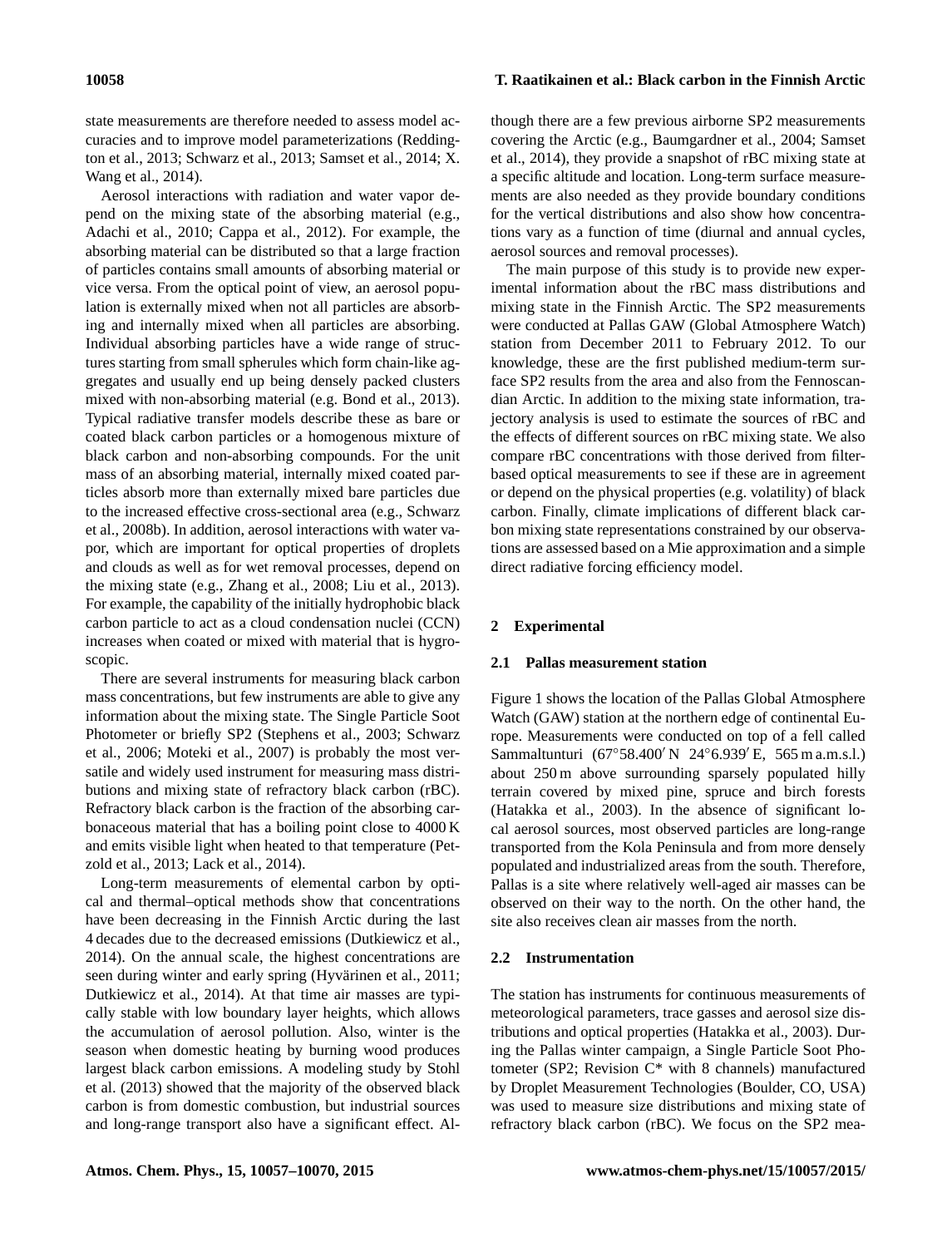<span id="page-2-0"></span>

**Figure 1.** Location of the Pallas GAW station.

surements, but a brief description of the optical black carbon and trace gas measurements is given below.

The measurement station has three sample lines: one is without nominal cut-off diameter (the total line), one has a cyclone for removing particles larger than  $10 \mu m$  (PM<sub>10</sub>) line) and the third one is so-called gas line where inlet design limits the particle size to about 5  $\mu$ m. The station is located on top of a fell, which means that it is often covered by low-level clouds. Cloud droplets are formed when water condenses to existing aerosol particles. Since cloud droplets are often larger than  $10 \mu m$ , those particles that have formed cloud droplets are missing from the gas and  $PM_{10}$  sample lines. Because the SP2 was connected to the  $PM_{10}$  sample line, results can be biased during these in-cloud events. Similarly, precipitation can decrease aerosol concentrations by washing out particles. Such in-cloud and precipitation events can be identified and possibly filtered using visibility and precipitation data, respectively, from the weather station. Unfortunately, the weather station had only 32 % data coverage for the campaign period. Alternative methods can be used to identify the in-cloud events, which also include most of the precipitation events as precipitation is strongly related to the presence of low level clouds.

Since the weather station data are largely missing, incloud time periods are found by comparing particle number size distributions from two Differential Mobility Particle Sizers (DMPS; see [Hatakka et al.](#page-11-8) [\(2003\)](#page-11-8) or [Komppula et al.](#page-11-9) [\(2005\)](#page-11-9) for the description of the measurement setup and instruments). One DMPS was connected to the total line (all particles) and the other was connected to the gas line (no particles from cloud droplets). The difference between the total and gas sample line size distribution gives the dry size distribution of particles from cloud droplets, which are typically larger than 100 nm in dry diameter [\(Komppula et al.,](#page-11-9) [2005\)](#page-11-9). In our analysis, the relative difference (i.e. activated fraction) for 260–465 nm dry size range which is larger than 0.8 is considered as an in-cloud case and a value smaller than 0.2 indicates clear conditions at the station; the remaining points indicate missing DMPS data or unclear or variable cloud conditions. It should be noted that this definition is designed for our purpose since it shows when clouds have a large effect on the observations (more than 80 % of the large particles missing) and when there are no clouds or clouds have a negligible effect on the observations (less than 20 % of the large particles missing).

The station has two continuously operating instruments for absorption measurements (for details see e.g. [Hyvärinen et al.,](#page-11-7) [2011;](#page-11-7) [Lihavainen et al.,](#page-12-8) [2015\)](#page-12-8). Thermo Scientific® 5012 Multiangle Absorption Photometer (MAAP) and Magee Scientific Corporation AE31 7 wavelength Aethalometer collect aerosols to a filter and measure the change in light attenuation. This is then converted to equivalent black carbon (eBC) mass concentration by using instrument-specific parameters (e.g. [Petzold and Schön](#page-12-9)[linner,](#page-12-9) [2004;](#page-12-9) [Hansen et al.,](#page-11-10) [1984\)](#page-11-10). MAAP data were used as is, but Weingartner correction [\(Weingartner et al.,](#page-13-6) [2003\)](#page-13-6) was applied to the Aethalometer data. Through discussion of the instrument uncertainties can be found elsewhere (e.g. [Lack et al.,](#page-11-6) [2014\)](#page-11-6), but the reported uncertainty for MAAP is about 12 % and it is considered to be more accurate than the Aethalometer. Here we are focused on the MAAP data, because it was connected to the same  $PM_{10}$  sample line as the SP2 while the Aethalometer was connected to the total sample line.

Since some trace gasses are co-emitted with the aerosol black carbon, comparison of rBC and gas concentrations can give an indication of rBC sources and the age of the air masses. Concentrations of carbon monoxide and dioxide (CO and CO<sub>2</sub>), nitrogen dioxide (NO<sub>2</sub>), sulfur dioxide (SO<sub>2</sub>) and ozone  $(O_3)$  were measured using instruments described by [Hatakka et al.](#page-11-8) [\(2003\)](#page-11-8), except that  $CO$  and  $CO<sub>2</sub>$  are more recently measured by a Picarro, Inc., CRDS (Cavity Ring-Down Spectroscopy) analyzer (model G2401).

Detailed description of the SP2 operation principles is given elsewhere (e.g., [Stephens et al.,](#page-13-5) [2003;](#page-13-5) [Schwarz et al.,](#page-12-6) [2006;](#page-12-6) [Moteki et al.,](#page-12-7) [2007\)](#page-12-7). Briefly, sample aerosol particles travel through a laser cavity (1064 nm wavelength), where absorbing refractory particles are quickly heated to a temperature where they emit visible light (laser-induced incandescence). The maximum incandescence signal is proportional to the refractory black carbon (rBC) mass and this dependency is parameterized using size-selected Aquadag® (Acheson Inc., USA) particles, whose masses are calculated using the density parameterization from [Gysel et al.](#page-11-11) [\(2011\)](#page-11-11). This calibration gives ambient rBC particle mass (0.4–260 fg mass quantification range) and rBC volume equivalent diameter (75–655 nm sizing range) is then calculated from the mass by assuming 1800 kg m−<sup>3</sup> rBC density and spherical voidfree particles. It should be noted that the real particle structure is typically more complex than just a compact rBC core coated by a non-refractory material (e.g. [Bond et al.,](#page-10-0) [2013\)](#page-10-0). All particles scatter laser light so that the maximum scatter-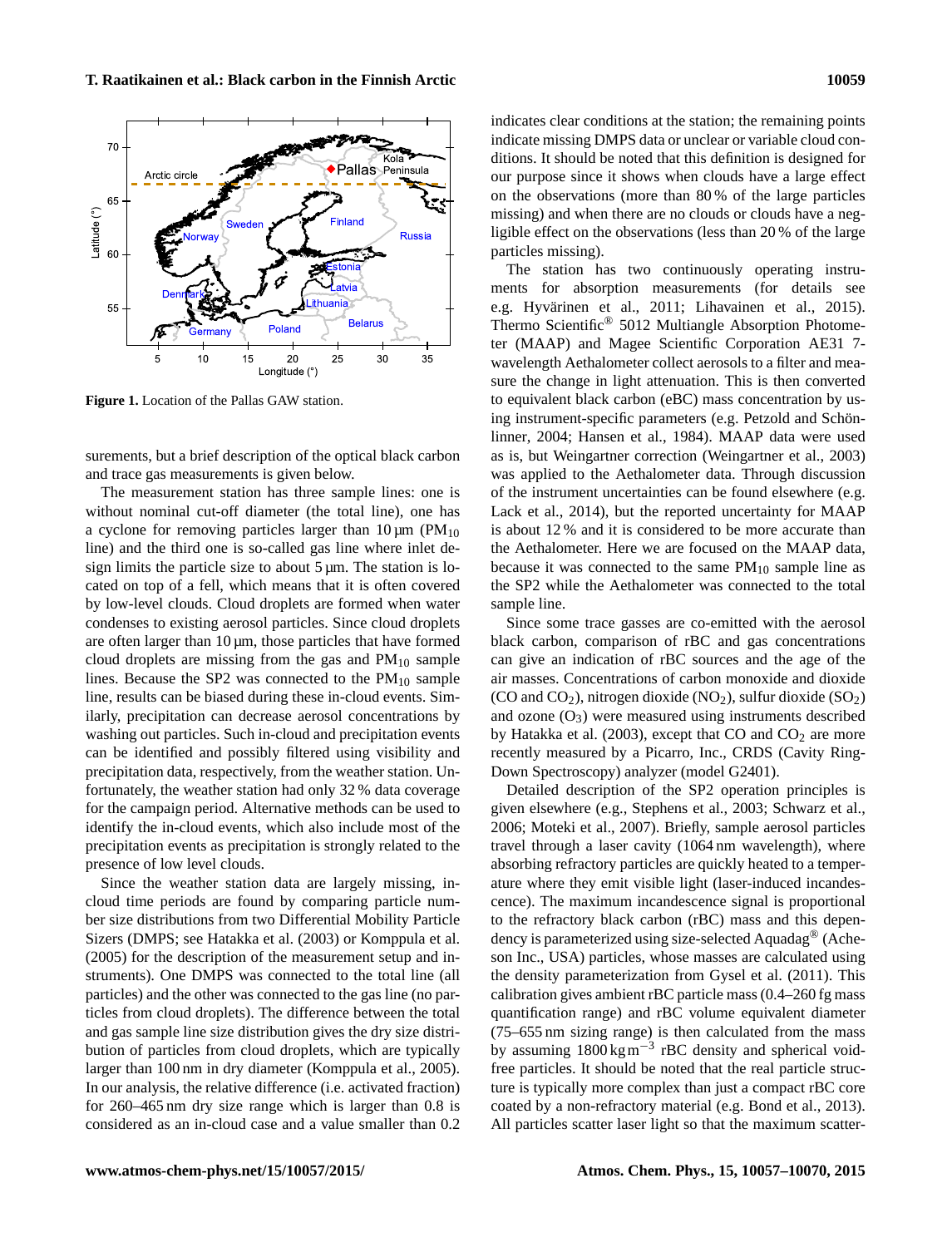ing signal is proportional to the scattering cross section of the particle, which can be related to particle size and optical constants using the Mie approximation (e.g., [Bohren and](#page-10-4) [Huffman,](#page-10-4) [1983\)](#page-10-4). If a particle contains absorbing material, its maximum scattering signal is decreased due to the evaporation of the non-refractory material. However, the unperturbed maximum scattering signal can be reconstructed using socalled Leading Edge Only (LEO) method [\(Gao et al.,](#page-11-12) [2007;](#page-11-12) [Metcalf et al.,](#page-12-10) [2012\)](#page-12-10). Again, calibration experiments with size-selected ammonium sulfate particles are used to relate observed (or reconstructed) scattering signals to actual particle sizes. For this calibration we have assumed that ambient particles are spherical and optically similar to ammonium sulfate. The sizing range is 190–535 nm for non-absorbing particles. Because evaporation of non-refractory material decreases signal-to-noise ratio, the lower sizing limit for absorbing particles is about 300 nm.

SP2 intercomparison experiments by [Laborde et al.](#page-11-13) [\(2012b\)](#page-11-13) have shown that the measurement uncertainty for calibration experiments using different SP2 instruments range from 5 to 17 % being the smallest for rBC number and the largest for the size of coated rBC particles. These uncertainties can be considered as a lower limit for the current field measurements. In addition to the typical uncertainties, the results can be biased due to the possible differences between calibration and ambient particle properties such as sensitivity (signal response to a known rBC mass), density, morphology and refractive index (e.g. [Moteki and Kondo,](#page-12-11) [2010;](#page-12-11) [Laborde](#page-11-14) [et al.,](#page-11-14) [2012a,](#page-11-14) [b;](#page-11-13) [Baumgardner et al.,](#page-10-5) [2012;](#page-10-5) [Lack et al.,](#page-11-6) [2014;](#page-11-6) [Taylor et al.,](#page-13-7) [2015\)](#page-13-7). Since these properties are not determined for Arctic aerosol, there is a possibility for a bias that can be larger than the typical measurement uncertainty. More discussion about the potential bias is given in Sect. [3.4.](#page-7-0)

Hourly average mass and number size distributions and mixing state parameters (number fraction of particles containing rBC and particle diameter to rBC core volume equivalent diameter ratios for those particles) are calculated from the single particle data. Concentrations are given at the instrument temperature and pressure. The number fraction of rBC containing particles  $(N_{\text{rBC}}/N_{\text{total}})$  is calculated from the number size distributions using 350–450 nm particle size (calculated using the LEO method) range. The 350–450 nm size range is selected considering LEO sizing limits (reliable results for particles larger than 350 nm) and reasonable counting statistics (enough particles in this size range). In practice, this size range is representative of the typical accumulation mode particles. The first results showed that practically all rBC particles contain non-refractory material. The relative amounts of rBC and non-refractory material in a particle is described by an average particle diameter (from the LEO method) to rBC core volume equivalent diameter ratio (briefly particle to rBC core diameter ratio),  $D_{\rm p}/D_{\rm rBC}$ . The parameter is an average of those of individual rBC containing particles which rBC core volume equivalent diameter is 150–200 nm. This 150–200 nm rBC core size range has enough particles for good counting statistics and it is in the range where particle sizes can be calculated using the LEO method.

The initial SP2 data analysis showed that some results were dependent on the SP2 chamber temperature, which ranged from 23 to  $33^{\circ}$ C during the campaign. Instrument inter-comparison showed that the SP2 underestimated rBC compared to the eBC derived from the MAAP, when SP2 temperature decreased below 25 ◦C, so this SP2 data were ignored. Careful inspection of the SP2 data showed that laser power was most likely decreased below the minimum required for heating rBC particles to their boiling point. Namely, decreasing temperature and laser power meant that particles reached their boiling points closer to the center of the laser beam. This means that particles that miss the center of the laser beam (particle beam width is about 25 % of the laser beam width; [Laborde et al.,](#page-11-13) [2012b\)](#page-11-13) do not always reach their incandescence temperature and therefore are not detected as rBC. When laser power is high enough, incandescence signal is practically independent of the laser power, but scattering signal is always proportional to the laser power. However, comparison of scattering particle size distributions and particle size distributions from DMPS showed that the instrument temperature could have caused about 10 % bias to the scattering size, which is smaller than the typical sizing uncertainty of the instrument. The weak temperature dependency is partly explained by the fact that the scattering detector gain is also temperature dependent, but so that the gain (signal) increases when laser power decreases (SP2 workshop communications, Boulder, CO, USA, 2014). In addition, scattering size calculated from the calibration is roughly proportional to the logarithm of the maximum scattering signal, which is proportional to the laser power, so even a 50 % change in laser power would have a minor effect on the calculated scattering size.

#### **2.3 Trajectories**

Five-day backward trajectories were calculated using the HYSPLIT model [\(Draxler and Hess,](#page-11-15) [1997,](#page-11-15) [1998;](#page-11-16) [Draxler,](#page-11-17) [1999\)](#page-11-17). Trajectory end point altitude was set to 500 m a.g.l. Trajectory calculations were initiated every 3 hours and coordinate points were saved hourly (120 coordinate points in addition to the end point). Parameters describing average altitude above ground level, total length, average direction and average distance were calculated for each trajectory. Average distance and direction are the magnitude and direction of a vector calculated as an average of vectors pointing from Pallas to each of the hourly trajectory coordinate points. The vectors from Pallas to the trajectory coordinate points were initially converted from spherical (latitude and longitude degrees) to Cartesian coordinates (kilometers). Average distance and direction indicate the distance and direction of the source area from the Pallas measurement station, respectively. Trajectories originating from central Europe and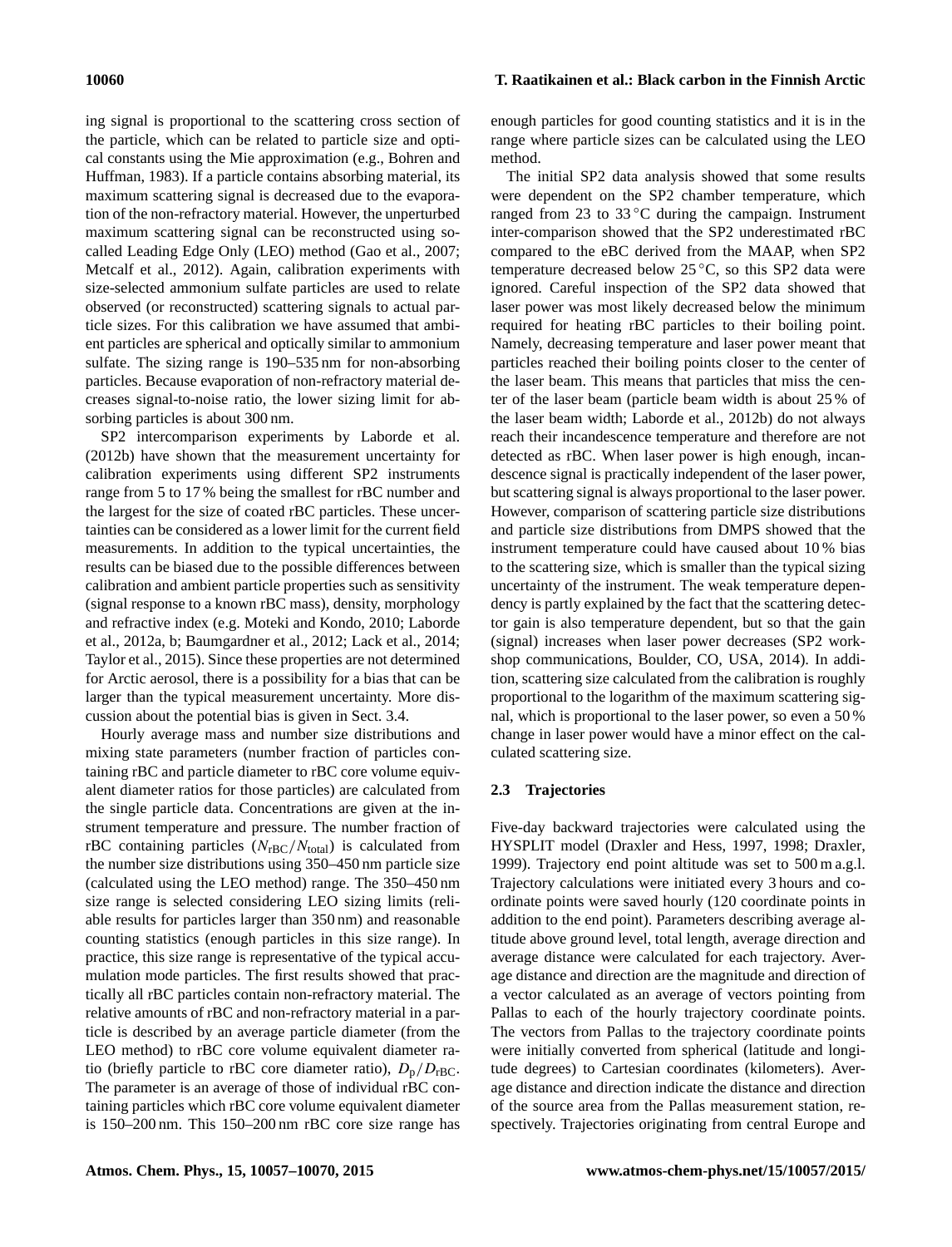<span id="page-4-0"></span>

**Figure 2.** Campaign average rBC mass (black color, right axis) and number (blue color, left axis) size distributions. The solid gray line is a log-normal distribution fitted to the observations (geometric standard deviation is 1.70, geometric mean diameter is 199 nm and total area is  $27 \text{ ng m}^{-3}$ ).

southern Finland have similar average directions, but these can be distinguished based on the average distance.

# **3 Results**

#### **3.1 Meteorology**

Ambient temperature was initially about −2 ◦C (hourly averages), but decreased throughout the campaign reaching −24 ◦C at the end. Snowfall was observed occasionally, but these and visibility observations were missing from most days (32 % data coverage). The campaign average wind speed was 9 m s<sup>-1</sup> and the hourly averages were between 1 and 17 m s<sup>-1</sup>. The S-SW was the most frequent wind direction sector and the second was NE–E. The trajectory analysis gave a slightly different view of the origin of the air masses with the dominating sector centered at SE (Eastern Europe) and a minor sector at E (Kola Peninsula). The campaign started on 17 December 2011 during the polar night, which lasts about 3.5 weeks at that location, but at the end of the campaign (2 February 2012) the daily maximum solar radiation reached  $30 \,\mathrm{W\,m}^{-2}$ .

### **3.2 rBC properties**

Figure [2](#page-4-0) shows campaign averages of rBC mass and number size distributions (shown as a function of rBC core volume equivalent diameter). The peak of the number size distribution seem to be unresolvable due to the 75 nm detection limit, which means that distribution parameters (total number, mode and width) cannot be calculated or determined from a fit to the data. On the other hand, the observed rBC mass seems to be centered within the sizing range (75– 655 nm). For example, using the log-normal fit to extrapolate rBC mass concentration would give  $27$  ng m<sup>-3</sup> when the integrated rBC mass is  $26$  ng m<sup>-3</sup>. Because extrapolation is not

needed, log-normal mass distribution parameters (total mass concentration, geometric mass mean diameter and geometric standard deviation) calculated from the observations are used to describe rBC mass distributions. Because geometric standard deviation is fairly constant, we focus on the total mass concentration and geometric mass mean diameter.

Figure [3](#page-5-0) shows the time series of the main rBC properties including the total mass concentration  $(c_{\text{rBC}})$  and geometric mass mean diameter (GMD<sub>rBC</sub>) for the  $75-655$  nm rBC core diameter detection range, number fraction of particles containing rBC ( $N_{\text{rBC}}/N_{\text{total}}$ ; calculated using 350– 450 nm particle size range), and particle to rBC core diameter ratio  $(D<sub>p</sub>/D<sub>rBC</sub>)$ ; calculated using 150–200 nm rBC core size range). Background color indicates when the station is in cloud (blue) and when not (red), and when the presence of clouds is unclear or the DMPS data are missing (white). As explained in Sect. [2.2,](#page-1-0) SP2 measurements can be biased during the in-cloud time periods, because most activated particles are removed by the inlet system. There are some cases where the changes in the observed aerosol parameters (mainly rBC mass concentration) can be related to the appearance or disappearance of clouds, but most of the observed variability is caused by other factors such as air mass history. Statistical analysis (not shown) also confirmed that the average aerosol properties were similar during no cloud and in-cloud time periods. Therefore, we use the full data set in the following calculations.

Average rBC mass concentration (the data shown in Fig. [3\)](#page-5-0) is 26 ng m−<sup>3</sup> , but the values range from about zero to 120 ng m−<sup>3</sup> (Fig. [3\)](#page-5-0). Average geometric mass mean diameter is 194 nm and 90 % of the values are between 161 and 231 nm. The average number fraction of particles containing rBC is 0.24 and again 90 % of the values are between 0.14 and 0.35. Finally, the average particle to rBC core diameter ratio is 2.0 and the 90 % limits are from 1.8 to 2.1. Figure [3](#page-5-0) and the 90 % limits show that the rBC mass concentration varies significantly more than the mixing state parameters and the geometric mass mean diameter.

#### **3.2.1 Comparison with other SP2 studies**

One complication in comparing SP2 results from different groups and locations is that different calibration materials are being used (e.g. Aquadag $^{\circledR}$  or fullerene soot; [Moteki and](#page-12-11) [Kondo,](#page-12-11) [2010;](#page-12-11) [Laborde et al.,](#page-11-14) [2012a;](#page-11-14) [Baumgardner et al.,](#page-10-5) [2012\)](#page-10-5) and different optical and physical properties (e.g. refractive index, particle structure and density) are assumed for the ambient rBC and scattering material. There are also different ways to calculate mixing state parameters (e.g. size range). To our knowledge, this is the first published SP2 study where medium-term surface measurements have been conducted at high latitudes during Arctic winter, so direct comparison with other studies is not possible. Nevertheless, published studies can give an idea of how Pallas rBC properties are related to those from different environments.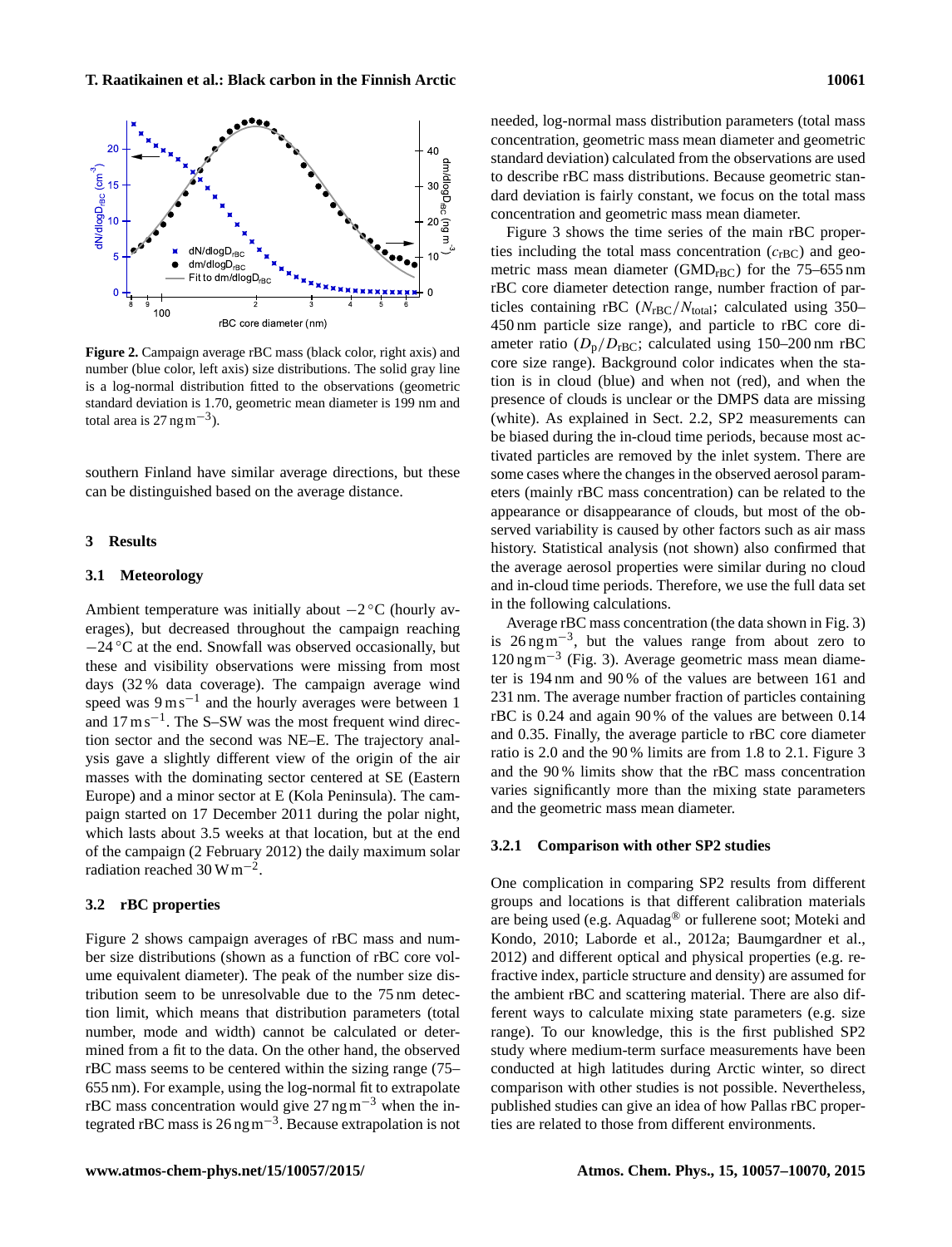<span id="page-5-0"></span>

Figure 3. Time series of hourly averages of average trajectory direction (the color is based on three sectors: Arctic Ocean (orange) 0– 90°, continental Europe (green) 90–225° and North Atlantic (black) 225–360°), carbon monoxide (CO) concentration, total rBC mass concentration ( $c_{rBC}$ ), geometric mass mean diameter (GMD<sub>rBC</sub>), the fraction of 350–450 nm particles containing rBC ( $N_{rBC}/N_{total}$ ), and particle to rBC core diameter ratio for 150–200 nm rBC cores  $(D<sub>p</sub>/D<sub>rBC</sub>)$ . Blue background color indicates that the station was in cloud, red means no clouds and white means variable conditions or missing data.

The observed rBC mass concentration and mean diameter are generally similar to those observed at higher altitudes or from aged air masses (e.g., [Huang et al.,](#page-11-18) [2012;](#page-11-18) [Redding](#page-12-1)[ton et al.,](#page-12-1) [2013;](#page-12-1) [McMeeking et al.,](#page-12-12) [2010\)](#page-12-12). As these parameters are relatively well known, we focus on the less studied rBC mixing state (number fraction of rBC containing particles and particle to rBC core volume equivalent diameter ratio for these particles). Previous airborne measurements have shown that the diameter ratio  $(D_{p}/D_{rBC})$  is typically close to 1.5 in long-range transported urban and biomass burning plumes (e.g., [Kondo et al.,](#page-11-19) [2011;](#page-11-19) [Schwarz et al.,](#page-12-13) [2008a;](#page-12-13) [Sahu et al.,](#page-12-14) [2012;](#page-12-14) [Metcalf et al.,](#page-12-10) [2012\)](#page-12-10), which is significantly smaller than the 2.0 observed at Pallas. Even larger diameter ratios (2.4 for 170 nm rBC core size) have been observed in an aged (3–4 days) smoke plume, but this is partly caused by the low rBC core size with mass median diameters ranging from 120 to 160 nm [\(Dahlkötter et al.,](#page-10-6) [2014\)](#page-10-6). There is very little published information about the number fraction of particles containing rBC especially in the aged air masses. The closest match with our study is the study of [Reddington](#page-12-1) [et al.](#page-12-1) [\(2013\)](#page-12-1) who used rBC measurements and model information to estimate that 14 % of particles larger than 260 nm contain rBC in the European lower troposphere (altitude less than 2.5 km above ground level). This fraction is again significantly smaller than the 24 % observed at Pallas. Cloud processing during the long transport from source areas to Pallas is a possible explanation for the high values of particle to rBC core diameter ratio and rBC number fraction. Condensation of semi-volatile species to cloud droplets and in-cloud scavenging increase the particle to rBC core diameter ratio. It is also possible that the rBC number fraction increases, because wet deposition favors the more hygroscopic rBC-free particles.

In addition to the basic mixing state parameters, careful examination of the scattering and incandescence signals can give additional information about the particle structure. For example, [Huang et al.](#page-11-18) [\(2012\)](#page-11-18) summarizes number fractions of particles containing both rBC and non-refractory material (called internally mixed in their paper, but here this term is reserved for particle populations) from several studies (environments) and shows that the number fraction varies between 3 and 80 % (the rest of the rBC containing particles are pure rBC). Although different calculation methods can lead to lower values, these numbers are much smaller than that observed at Pallas where practically 100 % of rBC containing particles are mixed with non-refractory material (pure rBC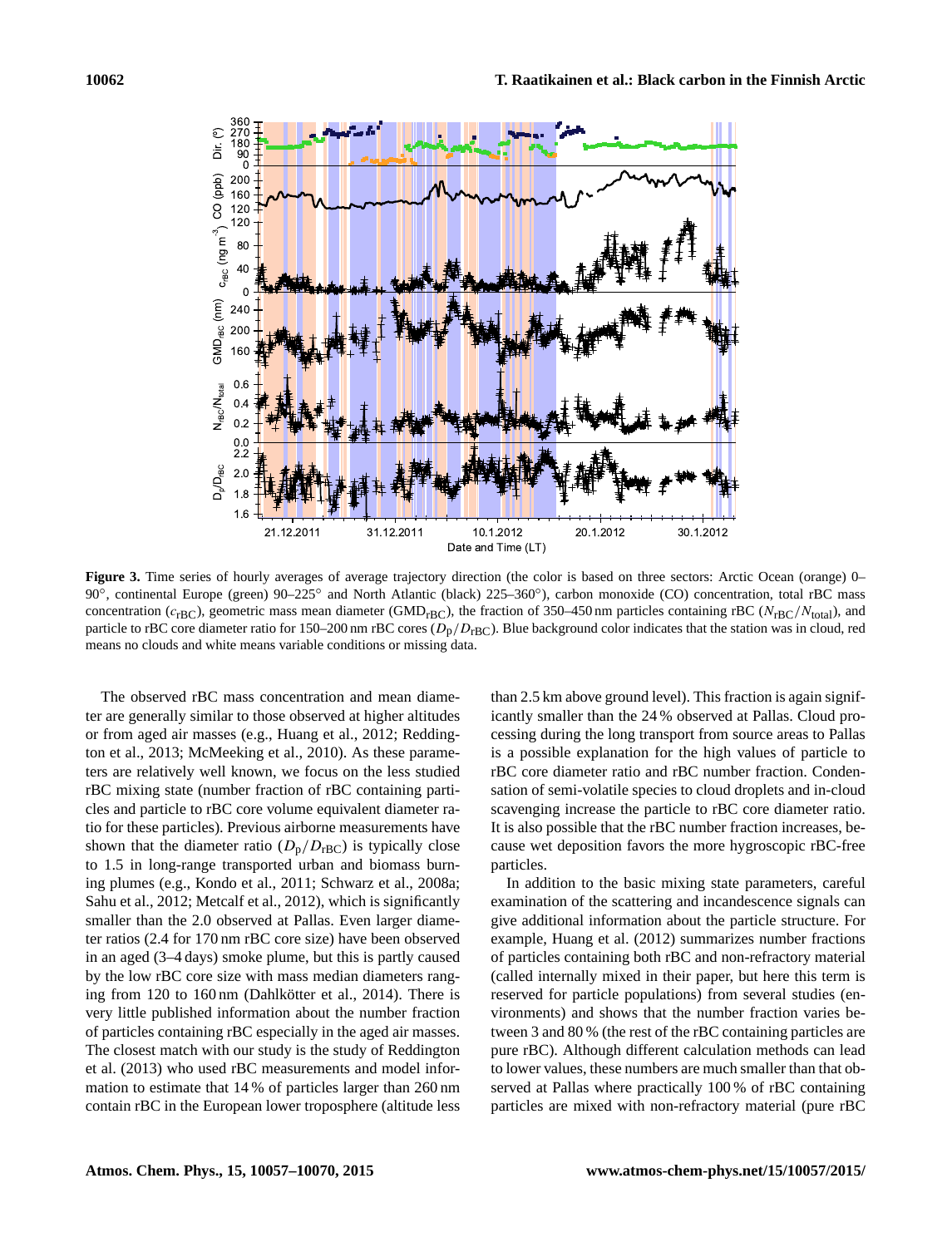was not observed). There are also studies where rBC containing particles have disintegrated in the laser beam, which has been interpreted either as a result of very thick non-refractory coatings around rBC cores [\(Dahlkötter et al.,](#page-10-6) [2014\)](#page-10-6) or that the rBC is attached to the surface or is close to the surface of a non-absorbing particle [\(Sedlacek et al.,](#page-12-15) [2012;](#page-12-15) [Moteki et al.,](#page-12-16) [2014\)](#page-12-16), but such behavior was not observed at Pallas.

# **3.2.2 Diurnal variations**

Statistically significant diurnal cycles were not observed (not shown), which is not surprising as diurnal variations of solar radiation and temperature are minimal during the Arctic winter. However, when diurnal cycles are calculated separately for the polar night and the following early spring, weak diurnal cycles can be observed in rBC mass concentration, but not in the other aerosol parameters (rBC core diameter and mixing state). During the polar night, rBC mass concentration peaks during midnight, which could indicate regional emissions. After the polar night, rBC concentration has the maximum during local midday followed by an afternoon decrease, which can be explained by dilution when the mixing layer height increases. In general, other factors such as source region and removal processes during the transport time are more important for the variability of both rBC mass and mixing state parameters especially during winter.

# **3.3 Correlation with other observations**

Most of the rBC parameters have rapid variations (see Fig. [3\)](#page-5-0) compared with the time-scales of variations of the observed trace gas concentrations  $(CO, CO_2, NO_2, SO_2 \text{ and } O_3)$ , meteorological parameters (temperature, pressure, and wind direction and speed) and computed backward trajectories (total length and average direction, distance and altitude). However, at least rBC mass concentration trends can be correlated with certain trace gasses and trajectory (or wind) directions. The other parameters (rBC geometric mass mean diameter, number fraction and particle to rBC core diameter ratio) seem to be less dependent on the meteorological and trajectory parameters and concentrations of the trace gasses.

From the trace gasses, the best correlations are seen between rBC mass and CO,  $NO<sub>2</sub>$  and  $CO<sub>2</sub>$  concentrations (Pearson's correlation coefficients are between 0.61 and 0.76) as these are co-emitted during different combustion processes. Pearson's correlation coefficients for the other rBC parameters (mean diameter and mixing state) and the trace gasses are between  $-0.35$  and 0.42, which means weak or no correlation. Here we focus on the correlation between rBC mass concentration and carbon monoxide (CO), which is the most commonly used tracer. Concentration time series of CO is shown in Fig. [3,](#page-5-0) and Fig. [4](#page-6-0) shows the correlation between rBC and CO and a linear fit to the data. Pearson's correlation coefficient for the fit is 0.74, slope  $\Delta rBC/\Delta CO$ is 0.742 ng m<sup>-3</sup> ppb<sup>-1</sup> (ppb = nmol mol<sup>-1</sup>) and the offset is

<span id="page-6-0"></span>

**Figure 4.** SP2 rBC mass concentration as a function of carbon monoxide (CO) concentration. Marker color shows the particle to rBC core diameter ratio for each data point. The solid black line shows the linear fit to the data.

−93 ng m−<sup>3</sup> . Solving the background CO concentration (CO concentration where rBC concentration is zero) from the fitted slope and offset gives 126 ppb.  $\Delta rBC/\Delta CO$  values depend on the aerosol source and the age of the air mass (e.g., [McMeeking et al.,](#page-12-17) [2012\)](#page-12-17). Current  $\Delta rBC/\Delta CO$  value is lower than that from most other SP2 studies focusing on fresh biomass burning, industrial and urban plumes (e.g., [Spack](#page-13-8)[man et al.,](#page-13-8) [2008;](#page-13-8) [McMeeking et al.,](#page-12-12) [2010,](#page-12-12) [2012;](#page-12-17) [Kondo et al.,](#page-11-19) [2011;](#page-11-19) [Baumgardner et al.,](#page-10-7) [2007;](#page-10-7) [Sahu et al.,](#page-12-14) [2012;](#page-12-14) [Taylor](#page-13-9) [et al.,](#page-13-9) [2014\)](#page-13-9). Instead of having different rBC and CO sources, the low  $\Delta rBC/\Delta CO$  value observed at Pallas is more likely the result of aging of the air masses during the transport from source regions to Pallas. The ratio decreases during the transport due to the extended CO lifetime (low levels of solar radiation) and efficient removal of the relatively hydrophilic aged rBC during the rainy and cloudy winter months. Similar and even lower  $\Delta rBC/\Delta CO$  values have been observed in free troposphere background air and in air masses that have been experiencing heavy precipitation [\(Liu et al.,](#page-12-18) [2010;](#page-12-18) [Mat](#page-12-19)[sui et al.,](#page-12-19) [2011;](#page-12-19) [Taylor et al.,](#page-13-9) [2014\)](#page-13-9). As can be seen from Fig. [4,](#page-6-0) the values cover a relatively wide range around the linear fit. This variability does not show clear dependence on the available trajectory, meteorological or rBC mixing state parameters. As an example, the marker color shows the particle to rBC core diameter ratio for each data point. Although the higher diameter ratios seem to be mostly above the linear fit, these are not clearly separated from the other data points.

It is assumed that the calculated average trajectory directions (time series shown in Fig. [3\)](#page-5-0) describe the origin of air masses better than the measured local wind directions. Therefore, Fig. [5](#page-7-1) shows rBC mass concentration (here 3 h averages) as a function of average trajectory direction. The tra-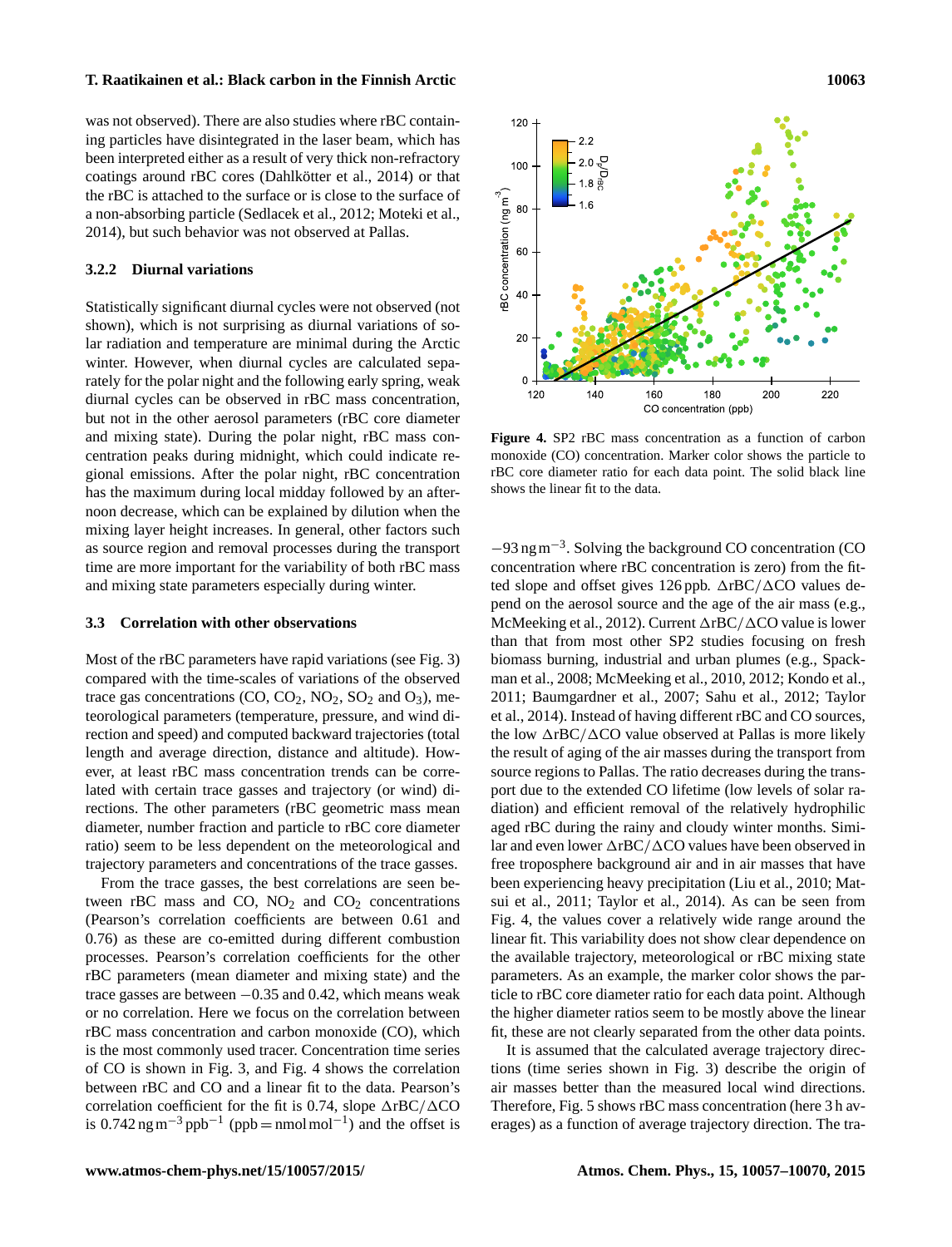<span id="page-7-1"></span>

**Figure 5.** Total rBC mass concentration as a function of the average trajectory direction. Color scale indicates the average distance of the trajectory coordinate points from Pallas.

jectory directions can be divided into three source regions: Arctic Ocean, continental Europe and North Atlantic. The other trajectory parameters (total length and average altitude and distance) were also examined and it seems that especially the average distance can explain some variations in the observed rBC concentrations, but these are less dependent on the total length and practically independent of the average altitude. Therefore, each data point in Fig. [5](#page-7-1) is colored based on the average distance given as kilometers from the measurement location. In good agreement with the expectations, the figure shows that rBC concentrations are low when air masses are originating from North Atlantic or Arctic Ocean, and the highest concentrations are observed when trajectories are originating from the southern sector and especially from Eastern Europe (average distance more than 1000 km). The lowest concentrations in this polluted sector are observed when air masses are originating mainly from southern Finland and the Baltic Countries (average distance less than 1000 km). Again, rBC mixing state and the other size distribution parameters seemed to be independent of air mass origin (total length or average direction, distance or altitude). Especially the fraction of non-refractory material could have been dependent on rBC source region (age), which was not observed, but it is possible that this data set is too short for finding such dependencies.

It seems that from the rBC mixing state and size distribution parameters only the rBC mass concentration is clearly correlated with air mass origin described by trajectories and trace gas concentrations. One reason for the lack of correlations for the other parameters is that these have relatively low variations compared with that of rBC mass concentration. In addition, the variations seem to have shorter timescales (dayto-day variations) compared with those of the trajectories and trace gas concentrations (Fig. [3\)](#page-5-0).

### **10064 T. Raatikainen et al.: Black carbon in the Finnish Arctic**

<span id="page-7-2"></span>

**Figure 6.** Aethalometer eBC (dots show all measurements and circles are those where the station is not in cloud) and SP2 rBC (crosses) as a function of MAAP eBC as well as linear fits (fixed zero offsets) to the data points. The dashed line shows 1 : 1 slope.

# <span id="page-7-0"></span>**3.4 Refractory and equivalent black carbon**

MAAP and Aethalometer use optical methods to measure aerosol absorption coefficients which are converted to equivalent BC (eBC) mass concentrations. Figure [6](#page-7-2) shows correlations between these two and rBC concentration measured by the SP2. The Aethalometer and MAAP eBC concentrations are in good agreement when the Pallas measurement site is not in cloud (circled data points). During the in-cloud conditions and when the presence of clouds is unclear, the  $PM_{10}$ (humid size) eBC measured by MAAP is 30–100 % of the total eBC measured by the Aethalometer; similar decrease is also expected for the rBC mass concentration measured by the SP2 during in cloud conditions.  $PM_{10}$  and total eBC concentrations can be similar during the in-cloud conditions if most cloud droplets are smaller than  $10 \mu m$ , other than eBC containing particles have been activating or the number fraction of activated particles is low.

The rBC is about 20 % of the eBC measured by MAAP (both  $PM_{10}$ ), but the fraction is practically constant. This indicates that the difference is not caused by the timedependent aerosol properties such as mixing state. The factor of five difference between eBC and rBC is significantly larger than could be explained by typical measurement uncertainties (see the Instrumentation section), but there are other potential reasons for the observed difference. First of all, eBC detected by MAAP can contain light absorbing organics generally referred to as brown carbon (e.g. [Bond et al.,](#page-10-0) [2013\)](#page-10-0). Since brown carbon is typically non-refractory and weakly absorbing at the near-infrared wavelengths, it cannot be detected by the SP2. However, brown carbon absorption should have a strong wavelength dependency, but this is not seen in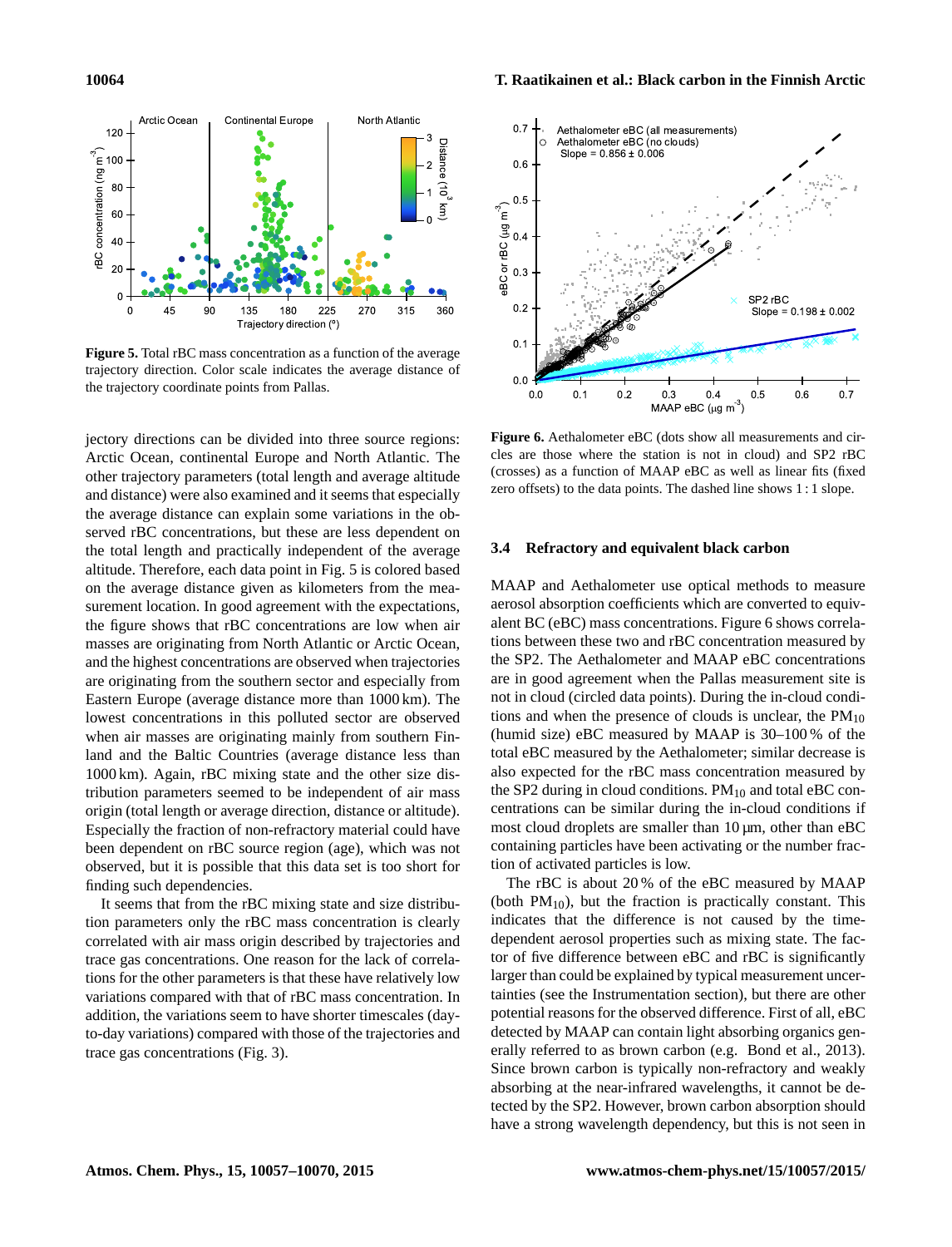the Aethalometer data: the average absorption Ångström exponent for wavelengths from 370 to 950 nm is 1.2, which is a typical value for black carbon coated with non-absorbing material [\(Lack and Langridge,](#page-11-20) [2013\)](#page-11-20). This indicates that brown carbon alone cannot explain the difference between eBC and rBC. Secondly, SP2 sizing is limited to 75–655 nm rBC core volume equivalent diameter range. Although larger rBC particles, which can be detected but not sized, were rarely observed, rBC particles smaller than 75 nm can also have a non-negligible mass. Although the limited sizing range of the SP2 can explain a few time periods with low rBC concentration, it is not likely an explanation for the whole campaign. Third, these instruments have composition-dependent parameters (mass absorption coefficient (MAC) for MAAP and incandescence efficiencies of the calibration and ambient rBC for SP2), which currently unknown optimal values might differ from the used default values. For example, accumulation of non-refractory material (both internally and externally mixed) to the filter can increase absorption measured by MAAP [\(Slowik et al.,](#page-13-10) [2007;](#page-13-10) [Cappa et al.,](#page-10-8) [2008\)](#page-10-8), which could be accounted for by increasing MAC. Default MAC  $(6.6 \,\mathrm{m}^2 \mathrm{g}^{-1})$  was used in Pallas MAAP data analysis, but larger values up to a factor of two have been reported (e.g., [Liu et al.,](#page-12-18) [2010;](#page-12-18) [Bond et al.,](#page-10-0) [2013;](#page-10-0) [Lack et al.,](#page-11-6) [2014\)](#page-11-6). Current SP2 was calibrated using Aquadag®, but using a specific batch of fullerene soot which represents ambient aerosol in Tokyo [\(Moteki and Kondo,](#page-12-11) [2010\)](#page-12-11) as a calibration material would have given about 33 % larger rBC mass [\(Laborde](#page-11-14) [et al.,](#page-11-14) [2012a,](#page-11-14) [b\)](#page-11-13). Using the default MAC for the MAAP and Aquadag® calibration for the SP2 could explain a part of the difference between eBC and rBC. However, the default MAC and Aquadag® have been used successfully in several studies, so it is unlikely that a bias in these could fully explain the observed factor of five difference. It is therefore possible that a part of the difference is caused by the presence of brown carbon or more generally a light absorbing carbon with high volatility or low absorption at the wavelength used by the SP2.

#### **3.5 Climate implications**

Several studies have been using numerical models to quantify the effects of black carbon mixing state on aerosol radiative properties and climate (e.g. [Bond and Bergstrom,](#page-10-9) [2006;](#page-10-9) [Adachi et al.,](#page-10-1) [2010;](#page-10-1) [Bond et al.,](#page-10-0) [2013\)](#page-10-0), however, most of these studies are made without detailed experimental information about the mixing state that can be obtained from single particle instruments such as the SP2. In this section we compare the effects of different black carbon mixing state representations on aerosol radiative properties and climate when the models are constrained by our measurements described in the previous sections. From the various mixing state representations (see e.g., [Lang-Yona et al.,](#page-11-21) [2010\)](#page-11-21), we have selected two that match with the current observations and three others that are in common use. The five mixing state representations include two internally mixed (only one particle type containing both absorbing and nonabsorbing material) and three externally mixed (separate absorbing and non-absorbing particle types) aerosol populations. The internally mixed particles can be homogenous (INT-HOM) or absorbing cores with a non-absorbing coating (INT-COAT). The externally mixed particles have always one non-absorbing and one absorbing particle type. The absorbing particles can be bare absorbing material (EXT-BARE), coated absorbing cores (EXT-COAT) or a homogenous mixture of the absorbing and non-absorbing components (EXT-HOM). Particle structures cannot be directly measured by the SP2, but single particle imaging studies have shown that aged ambient particles are typically composed of a compact black carbon cluster mixed with non-absorbing material, which is often described by a homogenous particle or a coated black carbon core model (e.g. [Bond et al.,](#page-10-0) [2013\)](#page-10-0). If it is assumed that the black carbon forms a distinct core then the EXT-COAT case is the one closest to our observations, but otherwise EXT-HOM case is more appropriate.

All model calculations are based on the same total particle size distribution and chemical composition (campaign averages), but the absorbing and non-absorbing species are distributed differently in each mixing state representation. Based on our measurements, the average total rBC mass concentration is  $26 \text{ ng m}^{-3}$ , the number fraction of particles containing rBC is 0.24 and particle to rBC core diameter ratio is 2.0. This means that the total rBC volume fraction is  $0.24/2.0^3 = 0.03$  and the rest is non-refractory material. Also, the total volume of all particles must be  $460 \times 10^{-9}$  cm<sup>3</sup> m<sup>-3</sup> based on the observed rBC mass concentration (density is  $1800 \text{ kg m}^{-3}$ ) and volume fraction (0.03). Because SP2 does not detect scattering particles smaller than 190 nm, particle size distribution parameters are obtained from the gas line DMPS measurements: geometric volume mean diameter and standard deviation are 323 nm and 1.54, respectively. Volume distribution is used here, because particles larger than 100 nm have the dominant effect on light absorption and scattering. As described in Sect. [3.4,](#page-7-0) refractory black carbon (rBC) detected by the SP2 is only about 20 % of the equivalent black carbon (eBC) measured by the MAAP. Here we assume that the difference is caused by the presence of non-refractory light absorbing organic carbon (LAC) which cannot be detected by the SP2. Based on the average rBC to eBC ratio of 0.21, eBC volume fraction is 0.15 and the LAC volume fraction is 0.12 ( $eBC = rBC + LAC$ ). The rest of the total volume is assumed to be ammonium sulfate. Optical constants of the different particle types are calculated as a volume fraction weighted average of those of the pure compounds. The complex refractive indices of ammonium sulfate, LAC and rBC are  $1.51 + 0i$ ,  $1.95 + 0.79i$  [\(Baumgardner et al.,](#page-10-7) [2007\)](#page-10-7) and  $2.26 + 1.26i$  [\(Moteki et al.,](#page-12-20) [2010\)](#page-12-20), respectively. Simple illustration of the five different mixing state representations is shown in Fig. [7.](#page-9-0) In the EXT-COAT case, 24 % of the particles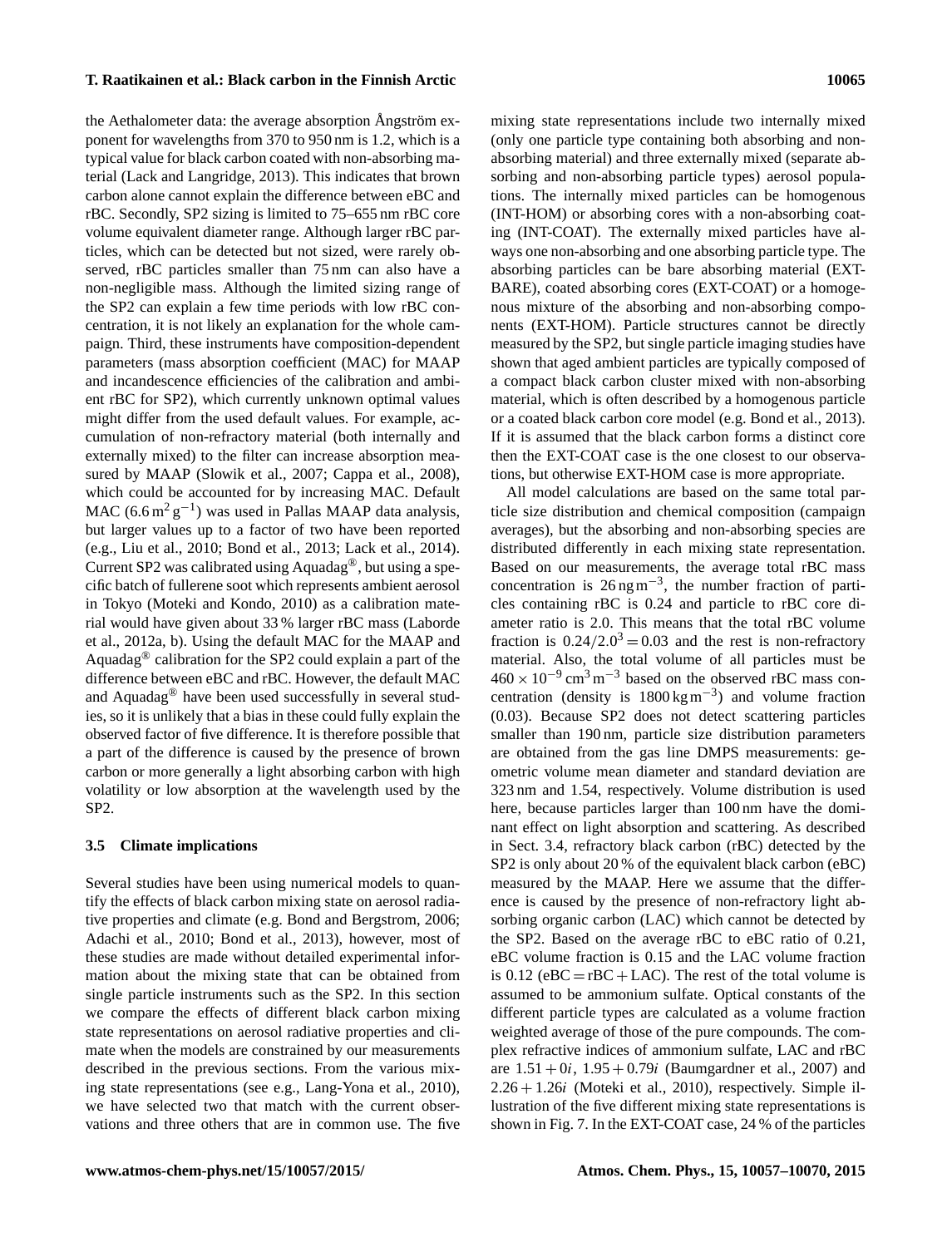<span id="page-9-0"></span>

**Figure 7.** Illustration of the particle compositions for the five mixing state representations.

are absorbing and the remaining 76 % are composed of nonabsorbing ammonium sulfate. The absorbing particles contain a core, which is composed of a mixture of rBC  $(1/2.0<sup>3</sup>)$ of the particle volume) and LAC  $(0.12/0.03 \times 1/2.0^3)$  of the particle volume), and the coating is ammonium sulfate. The EXT-HOM case is similar to that except that the absorbing particles are homogeneous mixtures of the three components. The EXT-BARE case has the same total amount of absorbing material, which means that the absorbing particle number fraction is the same as the total absorbing volume fraction. The INT-HOM and INT-COAT cases are constructed so that the absorbing volume fraction in each particle is the same as the total absorbing volume fraction.

Numerical calculations using the [Bohren and Huffman](#page-10-4) [\(1983\)](#page-10-4) BHMIE and BHCOAT codes give extinction  $(b_{\text{ext}})$ and absorption coefficients  $(b_{\text{abs}})$  and backscatter fraction  $(b)$ for the particle populations at 550 nm wavelength. These are the main parameters in an equation for global mean top of atmosphere radiative forcing efficiency (RFE) per unit optical depth [\(Haywood and Shine,](#page-11-22) [1995;](#page-11-22) [Anderson et al.,](#page-10-10) [1999\)](#page-10-10):

$$
RFE = SD(1 - A_c)T_a^2(1 - R_s)^2 \left(\frac{2R_s(1 - \omega)}{(1 - R_s)^2} - \beta \omega\right).
$$
 (1)

The parameters are solar constant  $(S = 1370 \,\mathrm{W m^{-2}})$ , annual average daylight fraction ( $D = 0.5$ ), fractional cloud coverage ( $A_c = 0.6$ ), atmospheric transmissivity ( $T_a = 0.87$ ), surface albedo ( $R_s = 0.2$ ), single scattering albedo ( $\omega = 1$  $b_{\text{abs}}/b_{\text{ext}}$ , and average upscatter fraction ( $\beta$ ). The upscatter fraction is parameterized as a function of backscatter fraction b:  $\beta = 0.082 + 1.85b - 2.97b^2$  [\(Anderson et al.,](#page-10-10) [1999\)](#page-10-10). Although Eq. [\(1\)](#page-9-1) is a highly simplified solution for a complex problem and its parameters have uncertainties, which means that the absolute RFE values are not fully accurate; this equation is suitable for comparing different mixing state models.

The results of the calculations, which include extinction and absorption coefficients and backscatter fraction used in Eq. [\(1\)](#page-9-1), are given in Table [1.](#page-9-2) Because the absorbing material is distributed over all particles in the internally mixed aerosol, which means larger effective absorption cross section, this aerosol is more absorbing and less scattering than the externally mixed aerosol where only a fraction of par-

<span id="page-9-2"></span>**Table 1.** Extinction ( $b_{\text{ext}}$ ) and absorption ( $b_{\text{abs}}$ ) coefficients and backscatter fraction  $(b)$  for the five mixing state representations. Radiative forcing efficiency (RFE) is calculated using Eq. [\(1\)](#page-9-1).

|                 | $b_{\rm ext}$<br>$(Mm^{-1})$ | $b_{\rm abs}$<br>$(Mm^{-1})$ | h    | <b>RFE</b><br>$(Wm^{-2})$ |
|-----------------|------------------------------|------------------------------|------|---------------------------|
| <b>INT-HOM</b>  | 3.98                         | 1.58                         | 0.09 | 11.20                     |
| <b>INT-COAT</b> | 3.63                         | 1.53                         | 0.16 | 9.11                      |
| <b>EXT-BARE</b> | 3.43                         | 0.56                         | 0.11 | $-10.93$                  |
| <b>EXT-HOM</b>  | 3.58                         | 0.79                         | 0.11 | $-5.46$                   |
| EXT-COAT        | 3.51                         | 0.75                         | O 11 | $-6.54$                   |

ticles are absorbing (e.g., [Cappa et al.,](#page-10-2) [2012\)](#page-10-2). Mainly due to the differences in single scattering albedo, RFE values are positive (warming effect) for the internally mixed aerosol and negative (cooling effect) for the externally mixed aerosol. As the current and most other experimental results show that at least the aged rBC aerosol population is externally mixed, assuming an internally mixed aerosol would lead to an overestimated climate warming effect. Compared with the overall difference in RFE between the internally and externally mixed absorbing aerosol populations, the effect of single particle structure on RFE is small. This means that at least in this case the number fraction of absorbing particles is more important for the aerosol radiative forcing than the exact single particle structure.

# **4 Conclusions**

<span id="page-9-1"></span>We have measured refractory black carbon (rBC) mass distributions and mixing state by using a Single Particle Soot Photometer (SP2) at an Arctic measurement site in northern Finland. To our knowledge, these are the first published surface SP2 measurements made in the Fennoscandian Arctic. The results show that rBC mass concentrations are relatively low (average mass concentration 26 ng m−<sup>3</sup> ) and most of the rBC is long-range transported from the south. Observed rBC core sizes (geometric mass mean diameter 194 nm) are typical for aged air masses. On average, 24 % of the accumulation mode particles contain an observable (volume equivalent diameter at least 75 nm) rBC core. These particles contain large fractions of non-refractory material with the average particle to rBC core diameter ratio 2.0; bare rBC particles or other than mixed particle structures (e.g. rBC attached to non-absorbing particles) were not observed.

From the rBC mass distribution and mixing state parameters only the mass concentration was clearly correlated with certain co-emitted trace gasses. The correlation of rBC with carbon monoxide (CO) showed shallow slope, which was interpreted as a result of relatively aged air masses where rBC has been removed mainly by wet deposition. Similarly, rBC mass concentration was also the only parameter that correlated with air mass history described by the average direc-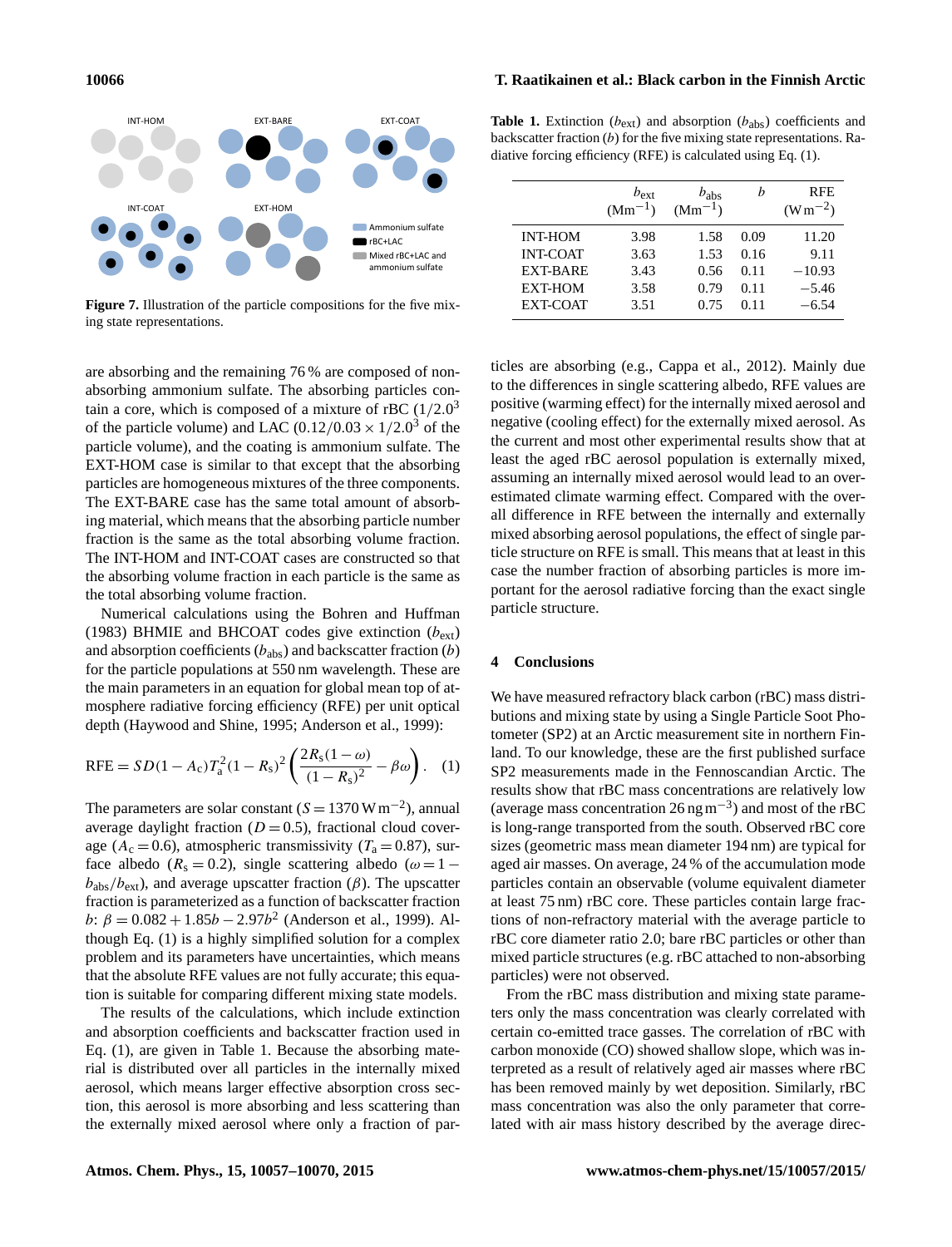tions and lengths of backward trajectories. The largest concentrations were observed when the trajectories were originating from Eastern Europe and the lowest concentrations were from North Atlantic and Arctic Ocean.

SP2 measurements provided detailed information about the rBC mixing state, but the observations are not always in agreement with the mixing state representations used in various aerosol models. The effects of absorbing aerosol mixing state on aerosol radiative properties were estimated by using a Mie approximation and a simple direct radiative forcing efficiency calculations. The difference between single particle structures (e.g. absorbing core coated with non-absorbing material or homogenous absorbing particle) is small compared with that between internally (all particles are absorbing) and externally (a fraction of particles are absorbing) mixed absorbing aerosol populations. The internally mixed aerosol population is more absorbing due to the higher effective absorbing cross sectional area, which means that these aerosols are more likely to have a warming effect. However, the same aerosol can have a cooling effect when assuming externally mixed absorbing and non-absorbing particles. Our current and most other observations show that especially the aged aerosol is externally mixed, which means that assuming an internally mixed homogenous aerosol means overestimated aerosol warming effect.

Current radiative forcing calculations are highly simplified, so more detailed model calculations should be done to obtain a more realistic radiative forcing estimate. Before that can be done, accurate measurements are needed to develop a global picture of the mixing state of the absorbing aerosol. Long-term measurements are also needed to observe the diurnal and annual cycles. SP2 is probably the best instrument for that purpose, but this requires consistent use of data analysis methods and reference materials.

*Acknowledgements.* This work was supported by the EU LIFE+ project MACEB (project no. LIFE09 ENV/FI/000572), the Academy of Finland project Greenhouse gas, aerosol and albedo variations in the changing Arctic (project number 269095), the Academy of Finland through the FCoE in Physics, Chemistry, Biology and Meteorology of Atmospheric Composition and Climate Change (program numbers 1118615 and 272041), black and brown carbon influence on climate and climate change in India – from local to regional scale (project no. 264242), Arctic Absorbing Aerosols and Albedo of Snow (project no. 3162), the Nordic research and innovation initiative CRAICC, and KONE foundation. We would also like to thank J. Hatakka and T. Laurila for providing the gas data.

Edited by: A. Laskin

#### **References**

- <span id="page-10-1"></span>Adachi, K., Chung, S. H., and Buseck, P. R.: Shapes of soot aerosol particles and implications for their effects on climate, J. Geophys. Res., 115, D15206, doi[:10.1029/2009JD012868,](http://dx.doi.org/10.1029/2009JD012868) 2010.
- <span id="page-10-10"></span>Anderson, T. L., Covert, D. S., Wheeler, J. D., Harris, J. M., Perry, K. D., Trost, B. E., Jaffe, D. J., and Ogren, J. A.: Aerosol backscatter fraction and single scattering albedo: Measured values and uncertainties at a coastal station in the Pacific Northwest, J. Geophys. Res., 104, 26793–26807, 1999.
- <span id="page-10-3"></span>Baumgardner, D., Kok, G., and Raga, G.: Warming of the Arctic lower stratosphere by light absorbing particles, Geophys. Res. Lett., 31, L06117, doi[:10.1029/2003GL018883,](http://dx.doi.org/10.1029/2003GL018883) l06117, 2004.
- <span id="page-10-7"></span>Baumgardner, D., Kok, G. L., and Raga, G. B.: On the diurnal variability of particle properties related to light absorbing carbon in Mexico City, Atmos. Chem. Phys., 7, 2517–2526, doi[:10.5194/acp-7-2517-2007,](http://dx.doi.org/10.5194/acp-7-2517-2007) 2007.
- <span id="page-10-5"></span>Baumgardner, D., Popovicheva, O., Allan, J., Bernardoni, V., Cao, J., Cavalli, F., Cozic, J., Diapouli, E., Eleftheriadis, K., Genberg, P. J., Gonzalez, C., Gysel, M., John, A., Kirchstetter, T. W., Kuhlbusch, T. A. J., Laborde, M., Lack, D., Müller, T., Niessner, R., Petzold, A., Piazzalunga, A., Putaud, J. P., Schwarz, J., Sheridan, P., Subramanian, R., Swietlicki, E., Valli, G., Vecchi, R., and Viana, M.: Soot reference materials for instrument calibration and intercomparisons: a workshop summary with recommendations, Atmos. Meas. Tech., 5, 1869–1887, doi[:10.5194/amt-5-](http://dx.doi.org/10.5194/amt-5-1869-2012) [1869-2012,](http://dx.doi.org/10.5194/amt-5-1869-2012) 2012.
- <span id="page-10-4"></span>Bohren, C. and Huffman, D. R.: Absorption and scattering of light by small particles, Wiley, New York, 1983.
- <span id="page-10-9"></span>Bond, T. C. and Bergstrom, R. W.: Light Absorption by Carbonaceous Particles: An Investigative Review, Aerosol Sci. Tech., 40, 27–67, doi[:10.1080/02786820500421521,](http://dx.doi.org/10.1080/02786820500421521) 2006.
- <span id="page-10-0"></span>Bond, T. C., Doherty, S. J., Fahey, D. W., Forster, P. M., Berntsen, T., DeAngelo, B. J., Flanner, M. G., Ghan, S., Kärcher, B., Koch, D., Kinne, S., Kondo, Y., Quinn, P. K., Sarofim, M. C., Schultz, M. G., Schulz, M., Venkataraman, C., Zhang, H., Zhang, S., Bellouin, N., Guttikunda, S. K., Hopke, P. K., Jacobson, M. Z., Kaiser, J. W., Klimont, Z., Lohmann, U., Schwarz, J. P., Shindell, D., Storelvmo, T., Warren, S. G., and Zender, C. S.: Bounding the role of black carbon in the climate system: A scientific assessment, J. Geophys. Res., 118, 5380–5552, doi[:10.1002/jgrd.50171,](http://dx.doi.org/10.1002/jgrd.50171) 2013.
- <span id="page-10-8"></span>Cappa, C. D., Lack, D. A., Burkholder, J. B., and Ravishankara, A. R.: Bias in Filter-Based Aerosol Light Absorption Measurements Due to Organic Aerosol Loading: Evidence from Laboratory Measurements, Aerosol Sci. Tech., 42, 1022–1032, doi[:10.1080/02786820802389285,](http://dx.doi.org/10.1080/02786820802389285) 2008.
- <span id="page-10-2"></span>Cappa, C. D., Onasch, T. B., Massoli, P., Worsnop, D. R., Bates, T. S., Cross, E. S., Davidovits, P., Hakala, J., Hayden, K. L., Jobson, B. T., Kolesar, K. R., Lack, D. A., Lerner, B. M., Li, S.-M., Mellon, D., Nuaaman, I., Olfert, J. S., Petäjä, T., Quinn, P. K., Song, C., Subramanian, R., Williams, E. J., and Zaveri, R. A.: Radiative Absorption Enhancements Due to the Mixing State of Atmospheric Black Carbon, Science, 337, 1078–1081, doi[:10.1126/science.1223447,](http://dx.doi.org/10.1126/science.1223447) 2012.
- <span id="page-10-6"></span>Dahlkötter, F., Gysel, M., Sauer, D., Minikin, A., Baumann, R., Seifert, P., Ansmann, A., Fromm, M., Voigt, C., and Weinzierl, B.: The Pagami Creek smoke plume after long-range transport to the upper troposphere over Europe – aerosol properties and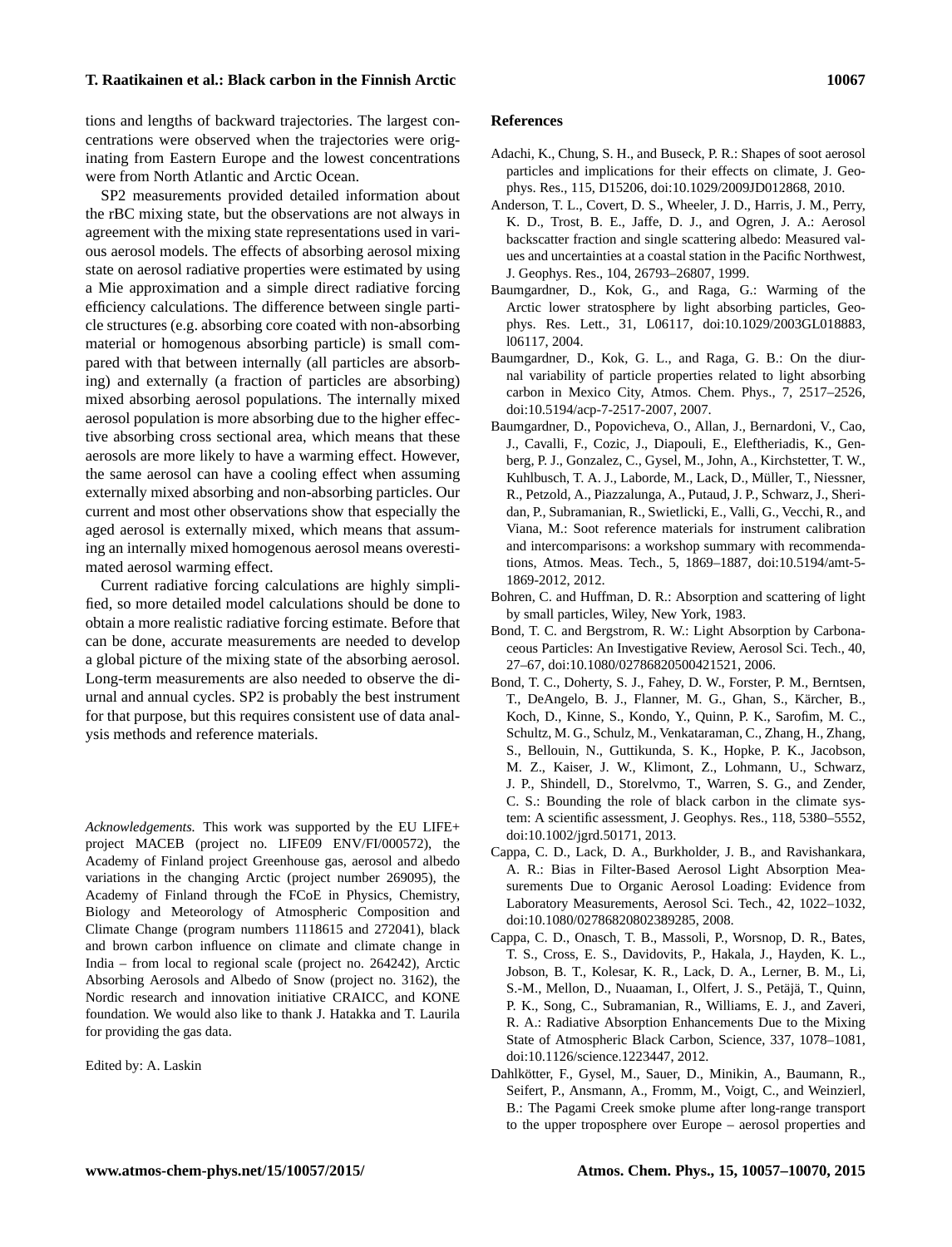black carbon mixing state, Atmos. Chem. Phys., 14, 6111–6137, doi[:10.5194/acp-14-6111-2014,](http://dx.doi.org/10.5194/acp-14-6111-2014) 2014.

- <span id="page-11-17"></span>Draxler, R.: HYSPLIT4 user's guide, NOAA Tech. Memo. ERL ARL-230, NOAA Air Resources Laboratory, Silver Spring, MD, 1999.
- <span id="page-11-15"></span>Draxler, R. and Hess, G.: Description of the HYSPLIT\_4 modeling system., NOAA Tech. Memo. ERL ARL-224, NOAA Air Resources Laboratory, Silver Spring, MD, 24 pp., 1997.
- <span id="page-11-16"></span>Draxler, R. and Hess, G.: An overview of the HYSPLIT\_4 modeling system of trajectories, dispersion, and deposition, Aust. Meteorol. Mag., 47, 295–308, 1998.
- <span id="page-11-5"></span>Dutkiewicz, V. A., DeJulio, A. M., Ahmed, T., Laing, J., Hopke, P. K., Skeie, R. B., Viisanen, Y., Paatero, J., and Husain, L.: Forty-seven years of weekly atmospheric black carbon measurements in the Finnish Arctic: Decrease in black carbon with declining emissions, J. Geophys. Res., 119, 7667–7683, doi[:10.1002/2014JD021790,](http://dx.doi.org/10.1002/2014JD021790) 2014.
- <span id="page-11-2"></span>Flanner, M. G., Zender, C. S., Randerson, J. T., and Rasch, P. J.: Present-day climate forcing and response from black carbon in snow, J. Geophys. Res., 112, D11202, doi[:10.1029/2006JD008003,](http://dx.doi.org/10.1029/2006JD008003) 2007.
- <span id="page-11-12"></span>Gao, R. S., Schwarz, J. P., Kelly, K. K., Fahey, D. W., Watts, L. A., Thompson, T. L., Spackman, J. R., Slowik, J. G., Cross, E. S., Han, J.-H., Davidovits, P., Onasch, T. B., and Worsnop, D. R.: A Novel Method for Estimating Light-Scattering Properties of Soot Aerosols Using a Modified Single-Particle Soot Photometer, Aerosol Sci. Tech., 41, 125–135, doi[:10.1080/02786820601118398,](http://dx.doi.org/10.1080/02786820601118398) 2007.
- <span id="page-11-4"></span>Genberg, J., Denier van der Gon, H. A. C., Simpson, D., Swietlicki, E., Areskoug, H., Beddows, D., Ceburnis, D., Fiebig, M., Hansson, H. C., Harrison, R. M., Jennings, S. G., Saarikoski, S., Spindler, G., Visschedijk, A. J. H., Wiedensohler, A., Yttri, K. E., and Bergström, R.: Light-absorbing carbon in Europe – measurement and modelling, with a focus on residential wood combustion emissions, Atmos. Chem. Phys., 13, 8719– 8738, doi[:10.5194/acp-13-8719-2013,](http://dx.doi.org/10.5194/acp-13-8719-2013) 2013.
- <span id="page-11-11"></span>Gysel, M., Laborde, M., Olfert, J. S., Subramanian, R., and Gröhn, A. J.: Effective density of Aquadag and fullerene soot black carbon reference materials used for SP2 calibration, Atmos. Meas. Tech., 4, 2851–2858, doi[:10.5194/amt-4-2851-2011,](http://dx.doi.org/10.5194/amt-4-2851-2011) 2011.
- <span id="page-11-10"></span>Hansen, A., Rosen, H., and Novakov, T.: The aethalometer – An instrument for the real-time measurement of optical absorption by aerosol particles, Sci. Total Environ., 36, 191–196, doi[:10.1016/0048-9697\(84\)90265-1,](http://dx.doi.org/10.1016/0048-9697(84)90265-1) 1984.
- <span id="page-11-1"></span>Hansen, J. and Nazarenko, L.: Soot climate forcing via snow and ice albedos, P. Natl. Acad. Sci. USA, 101, 423–428, doi[:10.1073/pnas.2237157100,](http://dx.doi.org/10.1073/pnas.2237157100) 2004.
- <span id="page-11-8"></span>Hatakka, J., Aalto, T., Aaltonen, V., Aurela, M., Hakola, H., Komppula, M., Laurila, T., Lihavainen, H., Paatero, J., Salminen, K., and Viisanen, Y.: Overview of the atmospheric research activities and results at Pallas GAW station, Boreal Environ. Res., 8, 365–383, 2003.
- <span id="page-11-22"></span>Haywood, J. M. and Shine, K. P.: The effect of anthropogenic sulfate and soot aerosol on the clear sky planetary radiation budget, Geophys. Res. Lett., 22, 603–606, doi[:10.1029/95GL00075,](http://dx.doi.org/10.1029/95GL00075) 1995.
- <span id="page-11-18"></span>Huang, X.-F., Sun, T.-L., Zeng, L.-W., Yu, G.-H., and Luan, S.-J.: Black carbon aerosol characterization in a coastal city in South

China using a single particle soot photometer, Atmos. Environ., 51, 21–28, 2012.

- <span id="page-11-7"></span>Hyvärinen, A.-P., Kolmonen, P., Kerminen, V.-M., Virkkula, A., Leskinen, A., Komppula, M., Hatakka, J., Burkhart, J., Stohl, A., Aalto, P., Kulmala, M., Lehtinen, K., Viisanen, Y., and Lihavainen, H.: Aerosol black carbon at five background measurement sites over Finland, a gateway to the Arctic, Atmos. Environ., 45, 4042–4050, 2011.
- <span id="page-11-0"></span>IPCC: Climate Change 2013: The Physical Science Basis. Contribution of Working Group I to the Fifth Assessment Report of the Intergovernmental Panel on Climate Change, edited by: Stocker, T. F., Qin, D., Plattner, G.-K., Tignor, M., Allen, S. K., Boschung, J., Nauels, A., Xia, Y., Bex, V., and Midgley, P., Cambridge University Press, Cambridge, United Kingdom and New York, NY, USA, 1535 pp., 2013.
- <span id="page-11-3"></span>Kipling, Z., Stier, P., Schwarz, J. P., Perring, A. E., Spackman, J. R., Mann, G. W., Johnson, C. E., and Telford, P. J.: Constraints on aerosol processes in climate models from vertically-resolved aircraft observations of black carbon, Atmos. Chem. Phys., 13, 5969–5986, doi[:10.5194/acp-13-5969-2013,](http://dx.doi.org/10.5194/acp-13-5969-2013) 2013.
- <span id="page-11-9"></span>Komppula, M., Lihavainen, H., Kerminen, V.-M., Kulmala, M., and Viisanen, Y.: Measurements of cloud droplet activation of aerosol particles at a clean subarctic background site, J. Geophys. Res., 110, D06204, doi[:10.1029/2004JD005200,](http://dx.doi.org/10.1029/2004JD005200) 2005.
- <span id="page-11-19"></span>Kondo, Y., Matsui, H., Moteki, N., Sahu, L., Takegawa, N., Kajino, M., Zhao, Y., Cubison, M. J., Jimenez, J. L., Vay, S., Diskin, G. S., Anderson, B., Wisthaler, A., Mikoviny, T., Fuelberg, H. E., Blake, D. R., Huey, G., Weinheimer, A. J., Knapp, D. J., and Brune, W. H.: Emissions of black carbon, organic, and inorganic aerosols from biomass burning in North America and Asia in 2008, J. Geophys. Res., 116, D08204, doi[:10.1029/2010JD015152,](http://dx.doi.org/10.1029/2010JD015152) 2011.
- <span id="page-11-14"></span>Laborde, M., Mertes, P., Zieger, P., Dommen, J., Baltensperger, U., and Gysel, M.: Sensitivity of the Single Particle Soot Photometer to different black carbon types, Atmos. Meas. Tech., 5, 1031– 1043, doi[:10.5194/amt-5-1031-2012,](http://dx.doi.org/10.5194/amt-5-1031-2012) 2012a.
- <span id="page-11-13"></span>Laborde, M., Schnaiter, M., Linke, C., Saathoff, H., Naumann, K.- H., Möhler, O., Berlenz, S., Wagner, U., Taylor, J. W., Liu, D., Flynn, M., Allan, J. D., Coe, H., Heimerl, K., Dahlkötter, F., Weinzierl, B., Wollny, A. G., Zanatta, M., Cozic, J., Laj, P., Hitzenberger, R., Schwarz, J. P., and Gysel, M.: Single Particle Soot Photometer intercomparison at the AIDA chamber, Atmos. Meas. Tech., 5, 3077–3097, doi[:10.5194/amt-5-3077-2012,](http://dx.doi.org/10.5194/amt-5-3077-2012) 2012b.
- <span id="page-11-20"></span>Lack, D. A. and Langridge, J. M.: On the attribution of black and brown carbon light absorption using the Ångström exponent, Atmos. Chem. Phys., 13, 10535–10543, doi[:10.5194/acp-](http://dx.doi.org/10.5194/acp-13-10535-2013)[13-10535-2013,](http://dx.doi.org/10.5194/acp-13-10535-2013) 2013.
- <span id="page-11-6"></span>Lack, D., Moosmüller, H., McMeeking, G., Chakrabarty, R., and Baumgardner, D.: Characterizing elemental, equivalent black, and refractory black carbon aerosol particles: a review of techniques, their limitations and uncertainties, Anal. Bioanal. Chem., 406, 99–122, doi[:10.1007/s00216-013-7402-3,](http://dx.doi.org/10.1007/s00216-013-7402-3) 2014.
- <span id="page-11-21"></span>Lang-Yona, N., Abo-Riziq, A., Erlick, C., Segre, E., Trainic, M., and Rudich, Y.: Interaction of internally mixed aerosols with light, Phys. Chem. Chem. Phys., 12, 21–31, doi[:10.1039/B913176K,](http://dx.doi.org/10.1039/B913176K) 2010.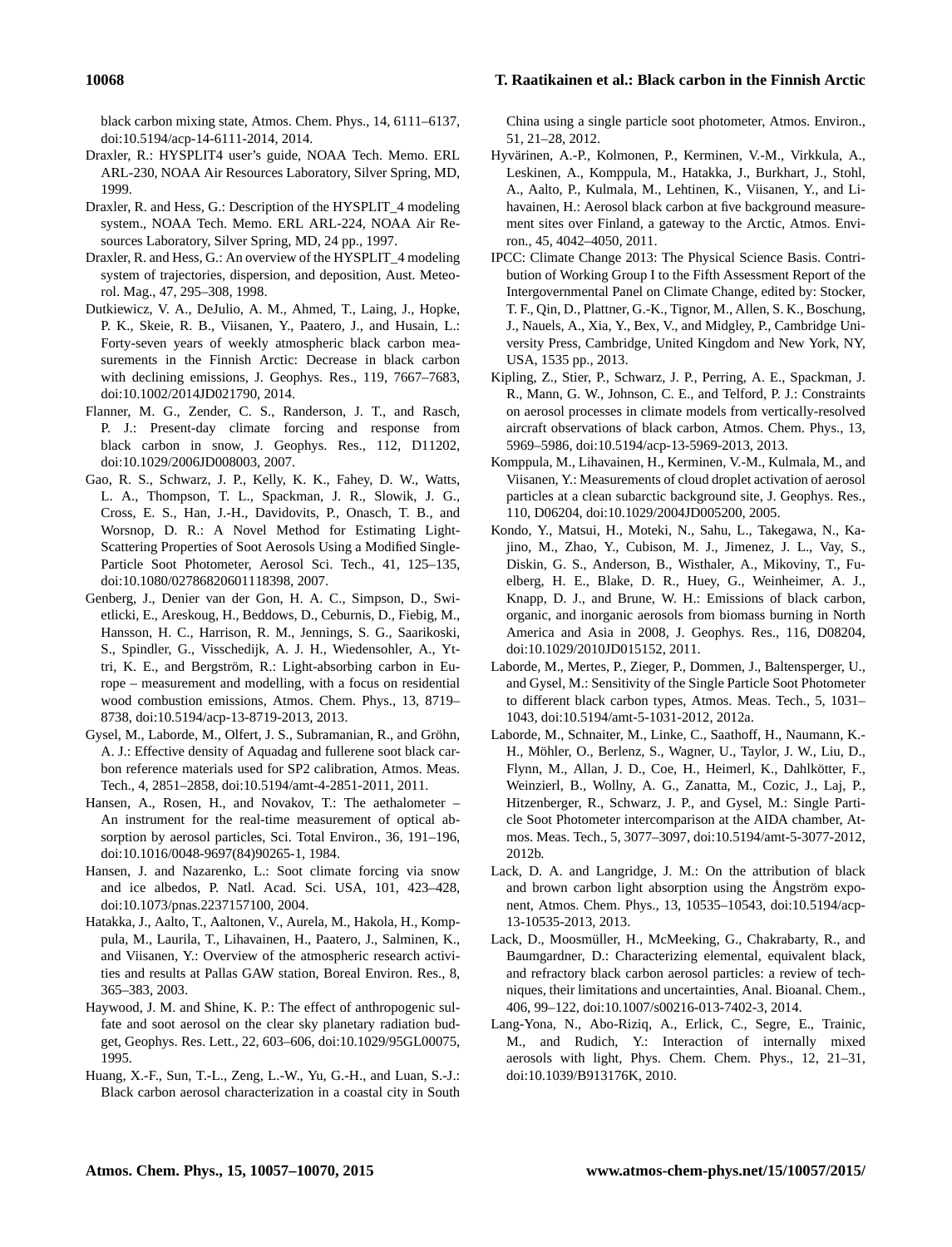- <span id="page-12-8"></span>Lihavainen, H., Hyvärinen, A., Asmi, E., Hatakka, J., and Viisanen, Y.: Long-term variability of aerosol optical properties in northern Finland, Boreal Environ. Res., 20, 526–541, 2015.
- <span id="page-12-18"></span>Liu, D., Flynn, M., Gysel, M., Targino, A., Crawford, I., Bower, K., Choularton, T., Jurányi, Z., Steinbacher, M., Hüglin, C., Curtius, J., Kampus, M., Petzold, A., Weingartner, E., Baltensperger, U., and Coe, H.: Single particle characterization of black carbon aerosols at a tropospheric alpine site in Switzerland, Atmos. Chem. Phys., 10, 7389–7407, doi[:10.5194/acp-10-7389-](http://dx.doi.org/10.5194/acp-10-7389-2010) [2010,](http://dx.doi.org/10.5194/acp-10-7389-2010) 2010.
- <span id="page-12-5"></span>Liu, D., Allan, J., Whitehead, J., Young, D., Flynn, M., Coe, H., McFiggans, G., Fleming, Z. L., and Bandy, B.: Ambient black carbon particle hygroscopic properties controlled by mixing state and composition, Atmos. Chem. Phys., 13, 2015–2029, doi[:10.5194/acp-13-2015-2013,](http://dx.doi.org/10.5194/acp-13-2015-2013) 2013.
- <span id="page-12-19"></span>Matsui, H., Kondo, Y., Moteki, N., Takegawa, N., Sahu, L. K., Zhao, Y., Fuelberg, H. E., Sessions, W. R., Diskin, G., Blake, D. R., Wisthaler, A., and Koike, M.: Seasonal variation of the transport of black carbon aerosol from the Asian continent to the Arctic during the ARCTAS aircraft campaign, J. Geophys. Res., 116, D05202, doi[:10.1029/2010JD015067,](http://dx.doi.org/10.1029/2010JD015067) 2011.
- <span id="page-12-12"></span>McMeeking, G. R., Hamburger, T., Liu, D., Flynn, M., Morgan, W. T., Northway, M., Highwood, E. J., Krejci, R., Allan, J. D., Minikin, A., and Coe, H.: Black carbon measurements in the boundary layer over western and northern Europe, Atmos. Chem. Phys., 10, 9393–9414, doi[:10.5194/acp-10-9393-2010,](http://dx.doi.org/10.5194/acp-10-9393-2010) 2010.
- <span id="page-12-17"></span>McMeeking, G. R., Bart, M., Chazette, P., Haywood, J. M., Hopkins, J. R., McQuaid, J. B., Morgan, W. T., Raut, J.-C., Ryder, C. L., Savage, N., Turnbull, K., and Coe, H.: Airborne measurements of trace gases and aerosols over the London metropolitan region, Atmos. Chem. Phys., 12, 5163–5187, doi[:10.5194/acp-](http://dx.doi.org/10.5194/acp-12-5163-2012)[12-5163-2012,](http://dx.doi.org/10.5194/acp-12-5163-2012) 2012.
- <span id="page-12-10"></span>Metcalf, A. R., Craven, J. S., Ensberg, J. J., Brioude, J., Angevine, W., Sorooshian, A., Duong, H. T., Jonsson, H. H., Flagan, R. C., and Seinfeld, J. H.: Black carbon aerosol over the Los Angeles Basin during CalNex, J. Geophys. Res., 117, D00V13, doi[:10.1029/2011JD017255,](http://dx.doi.org/10.1029/2011JD017255) 2012.
- <span id="page-12-11"></span>Moteki, N. and Kondo, Y.: Dependence of Laser-Induced Incandescence on Physical Properties of Black Carbon Aerosols: Measurements and Theoretical Interpretation, Aerosol Sci. Tech., 44, 663–675, doi[:10.1080/02786826.2010.484450,](http://dx.doi.org/10.1080/02786826.2010.484450) 2010.
- <span id="page-12-7"></span>Moteki, N., Kondo, Y., Miyazaki, Y., Takegawa, N., Komazaki, Y., Kurata, G., Shirai, T., Blake, D. R., Miyakawa, T., and Koike, M.: Evolution of mixing state of black carbon particles: Aircraft measurements over the western Pacific in March 2004, Geophys. Res. Lett., 34, L11803, doi[:10.1029/2006GL028943,](http://dx.doi.org/10.1029/2006GL028943) 2007.
- <span id="page-12-20"></span>Moteki, N., Kondo, Y., and Nakamura, S.: Method to measure refractive indices of small nonspherical particles: Application to black carbon particles, J. Aerosol Sci., 41, 513–521, 2010.
- <span id="page-12-16"></span>Moteki, N., Kondo, Y., and Adachi, K.: Identification by singleparticle soot photometer of black carbon particles attached to other particles: Laboratory experiments and ground observations in Tokyo, J. Geophys. Res., 119, 1031–1043, doi[:10.1002/2013JD020655,](http://dx.doi.org/10.1002/2013JD020655) 2014.
- <span id="page-12-9"></span>Petzold, A. and Schönlinner, M.: Multi-angle absorption photometry – a new method for the measurement of aerosol light absorption and atmospheric black carbon, J. Aerosol Sci., 35, 421–441, doi[:10.1016/j.jaerosci.2003.09.005,](http://dx.doi.org/10.1016/j.jaerosci.2003.09.005) 2004.
- <span id="page-12-0"></span>Petzold, A., Ogren, J. A., Fiebig, M., Laj, P., Li, S.-M., Baltensperger, U., Holzer-Popp, T., Kinne, S., Pappalardo, G., Sugimoto, N., Wehrli, C., Wiedensohler, A., and Zhang, X.-Y.: Recommendations for reporting "black carbon" measurements, Atmos. Chem. Phys., 13, 8365–8379, doi[:10.5194/acp-13-8365-](http://dx.doi.org/10.5194/acp-13-8365-2013) [2013,](http://dx.doi.org/10.5194/acp-13-8365-2013) 2013.
- <span id="page-12-1"></span>Reddington, C. L., McMeeking, G., Mann, G. W., Coe, H., Frontoso, M. G., Liu, D., Flynn, M., Spracklen, D. V., and Carslaw, K. S.: The mass and number size distributions of black carbon aerosol over Europe, Atmos. Chem. Phys., 13, 4917–4939, doi[:10.5194/acp-13-4917-2013,](http://dx.doi.org/10.5194/acp-13-4917-2013) 2013.
- <span id="page-12-14"></span>Sahu, L. K., Kondo, Y., Moteki, N., Takegawa, N., Zhao, Y., Cubison, M. J., Jimenez, J. L., Vay, S., Diskin, G. S., Wisthaler, A., Mikoviny, T., Huey, L. G., Weinheimer, A. J., and Knapp, D. J.: Emission characteristics of black carbon in anthropogenic and biomass burning plumes over California during ARCTAS-CARB 2008, J. Geophys. Res., 117, D16302, doi[:10.1029/2011JD017401,](http://dx.doi.org/10.1029/2011JD017401) 2012.
- <span id="page-12-3"></span>Samset, B. H., Myhre, G., Herber, A., Kondo, Y., Li, S.-M., Moteki, N., Koike, M., Oshima, N., Schwarz, J. P., Balkanski, Y., Bauer, S. E., Bellouin, N., Berntsen, T. K., Bian, H., Chin, M., Diehl, T., Easter, R. C., Ghan, S. J., Iversen, T., Kirkevåg, A., Lamarque, J.-F., Lin, G., Liu, X., Penner, J. E., Schulz, M., Seland, Ø., Skeie, R. B., Stier, P., Takemura, T., Tsigaridis, K., and Zhang, K.: Modelled black carbon radiative forcing and atmospheric lifetime in AeroCom Phase II constrained by aircraft observations, Atmos. Chem. Phys., 14, 12465–12477, doi[:10.5194/acp-](http://dx.doi.org/10.5194/acp-14-12465-2014)[14-12465-2014,](http://dx.doi.org/10.5194/acp-14-12465-2014) 2014.
- <span id="page-12-6"></span>Schwarz, J. P., Gao, R. S., Fahey, D. W., Thomson, D. S., Watts, L. A., Wilson, J. C., Reeves, J. M., Darbeheshti, M., Baumgardner, D. G., Kok, G. L., Chung, S. H., Schulz, M., Hendricks, J., Lauer, A., Kärcher, B., Slowik, J. G., Rosenlof, K. H., Thompson, T. L., Langford, A. O., Loewenstein, M., and Aikin, K. C.: Single-particle measurements of midlatitude black carbon and light-scattering aerosols from the boundary layer to the lower stratosphere, J. Geophys. Res., 111, D16207, doi[:10.1029/2006JD007076,](http://dx.doi.org/10.1029/2006JD007076) 2006.
- <span id="page-12-13"></span>Schwarz, J. P., Gao, R. S., Spackman, J. R., Watts, L. A., Thomson, D. S., Fahey, D. W., Ryerson, T. B., Peischl, J., Holloway, J. S., Trainer, M., Frost, G. J., Baynard, T., Lack, D. A., de Gouw, J. A., Warneke, C., and Del Negro, L. A.: Measurement of the mixing state, mass, and optical size of individual black carbon particles in urban and biomass burning emissions, Geophys. Res. Lett., 35, L13810, doi[:10.1029/2008GL033968,](http://dx.doi.org/10.1029/2008GL033968) 2008a.
- <span id="page-12-4"></span>Schwarz, J. P., Spackman, J. R., Fahey, D. W., Gao, R. S., Lohmann, U., Stier, P., Watts, L. A., Thomson, D. S., Lack, D. A., Pfister, L., Mahoney, M. J., Baumgardner, D., Wilson, J. C., and Reeves, J. M.: Coatings and their enhancement of black carbon light absorption in the tropical atmosphere, J. Geophys. Res., 113, D03203, doi[:10.1029/2007JD009042,](http://dx.doi.org/10.1029/2007JD009042) 2008b.
- <span id="page-12-2"></span>Schwarz, J. P., Samset, B. H., Perring, A. E., Spackman, J. R., Gao, R. S., Stier, P., Schulz, M., Moore, F. L., Ray, E. A., and Fahey, D. W.: Global-scale seasonally resolved black carbon vertical profiles over the Pacific, Geophys. Res. Lett., 40, 5542–5547, doi[:10.1002/2013GL057775,](http://dx.doi.org/10.1002/2013GL057775) 2013.
- <span id="page-12-15"></span>Sedlacek, A. J., Lewis, E. R., Kleinman, L., Xu, J., and Zhang, Q.: Determination of and evidence for non-core-shell structure of particles containing black carbon using the Single-Particle